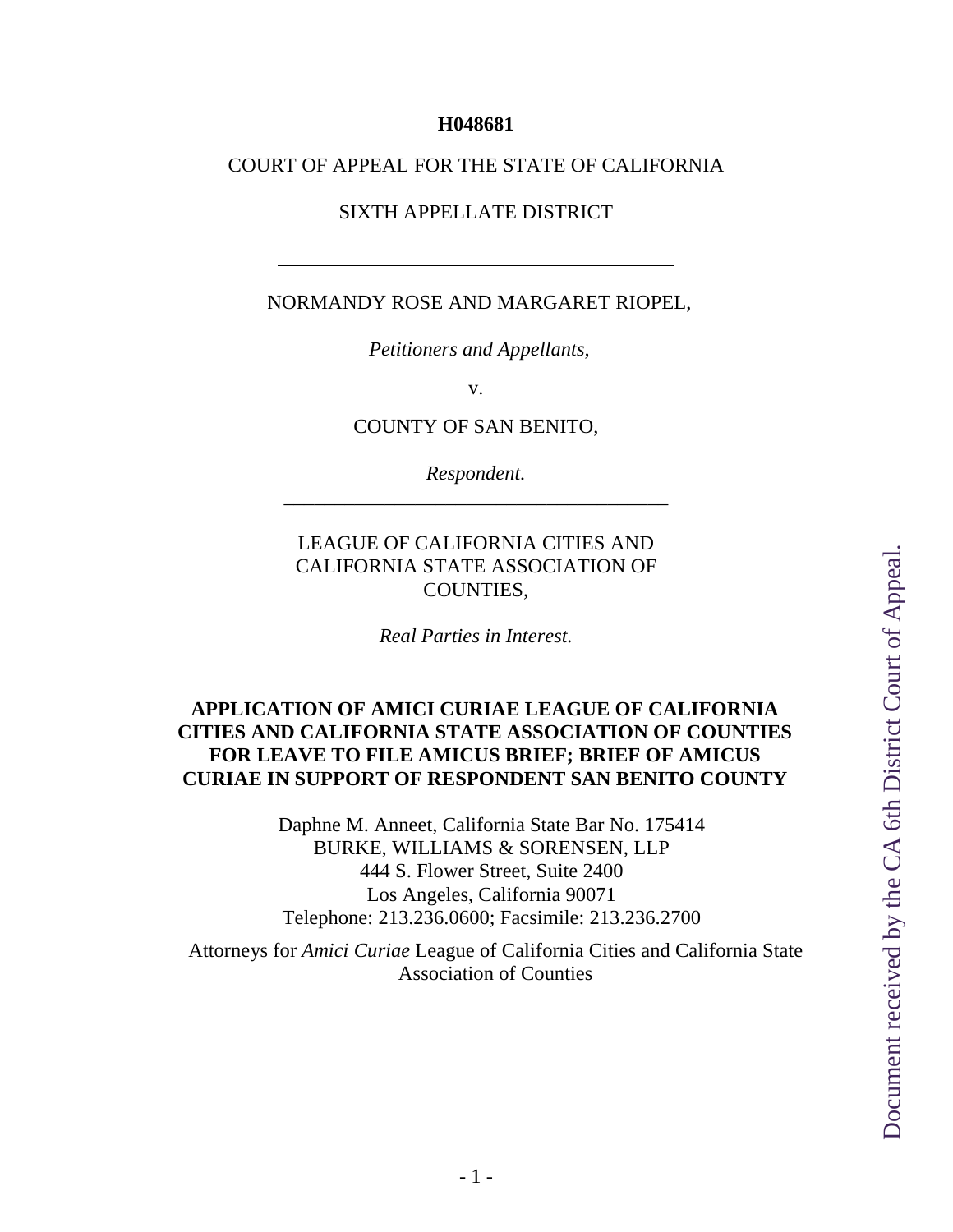# **CERTIFICATE OF INTERESTED ENTITIES OR PERSONS**

There are no entities or persons that must be listed in this certificate under California Rules of Court, rule 8.208.

Dated: September 24, 2021 BURKE, WILLIAMS & SORENSEN, LLP

nneet

By:

Daphne M. Anneet Attorneys for *Amici Curiae* League of California Cities and California State Association of Counties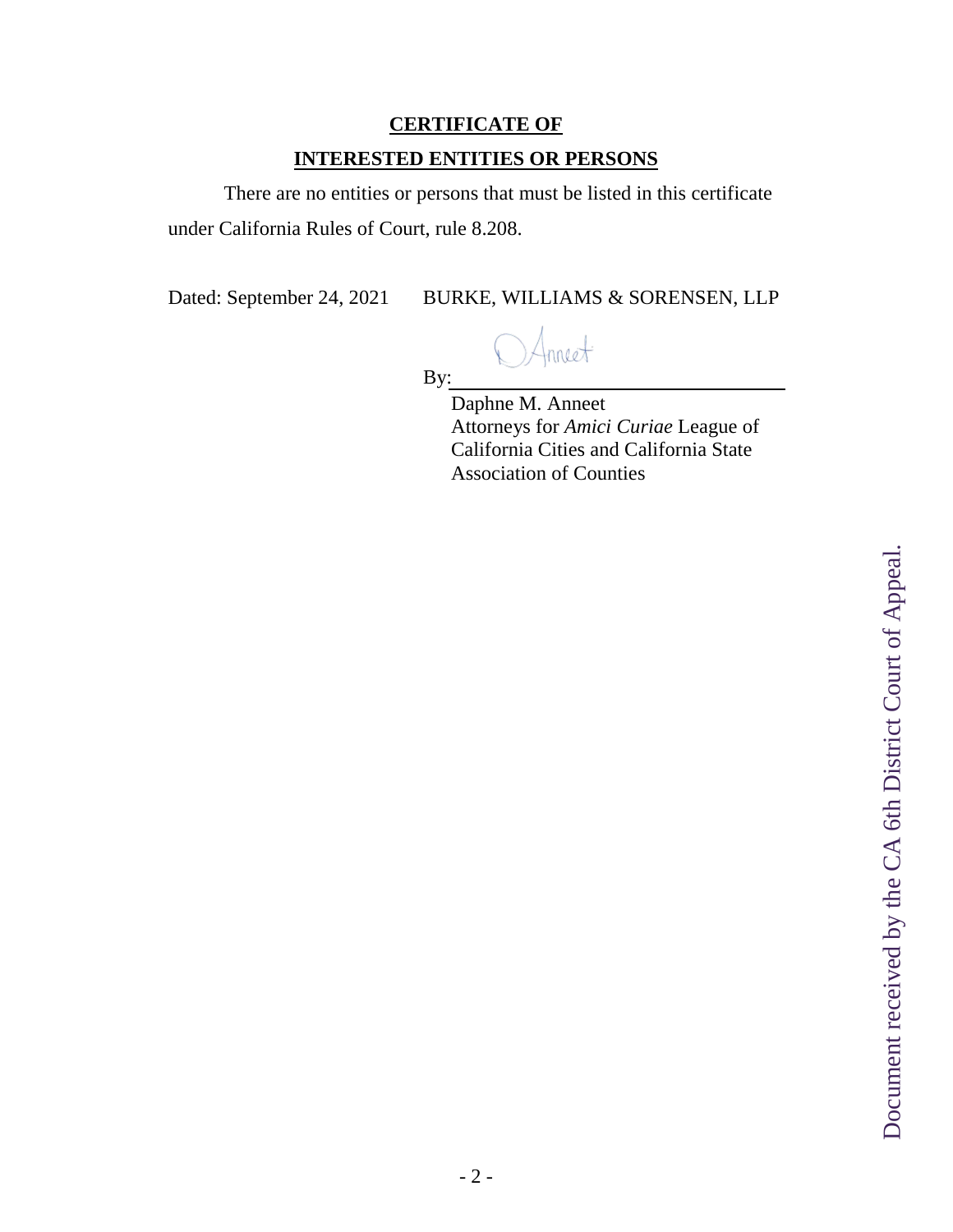## **APPLICATION FOR LEAVE TO FILE AMICUS BRIEF TO THE HONORABLE PRESIDING JUDGE:**

Pursuant to California Rules of Court, Rule 8.882(d), *amici curiae* the League of California Cities and the California State Association of Counties respectfully request leave to file the accompanying brief of *amici curiae* in support of the County of San Benito. This application is timely made within 14 days after the filing of the reply brief on the merits.

#### **THE AMICI CURIAE**

The League of California Cities ("Cal. Cities") is an association of 478 California cities dedicated to protecting and restoring local control to provide for the public health, safety, and welfare of their residents, and to enhance the quality of life for all Californians. Cal Cities is advised by its Legal Advocacy Committee ("Committee"), comprised of 24 city attorneys from all regions of the State. The Committee monitors litigation of concern to municipalities, and identifies those cases that have statewide or nationwide significance. The Committee has identified this case as having such significance.

The California State Association of Counties ("CSAC") is a nonprofit corporation. The membership consists of the 58 California counties. CSAC sponsors a Litigation Coordination Program, which is administered by the County Counsels' Association of California and is overseen by the Association's Litigation Overview Committee, comprised of county counsels throughout the state. The Litigation Overview Committee monitors litigation of concern to counties statewide and has determined that this case is a matter affecting all counties.

#### **THE INTEREST OF THE** *AMICI CURIAE*

Many members of Cal. Cities and CSAC (collectively, the "*Amici"*) provide or subsidize health benefits for their retired, former employees. The issues in this case are of concern to all California cities and counties whose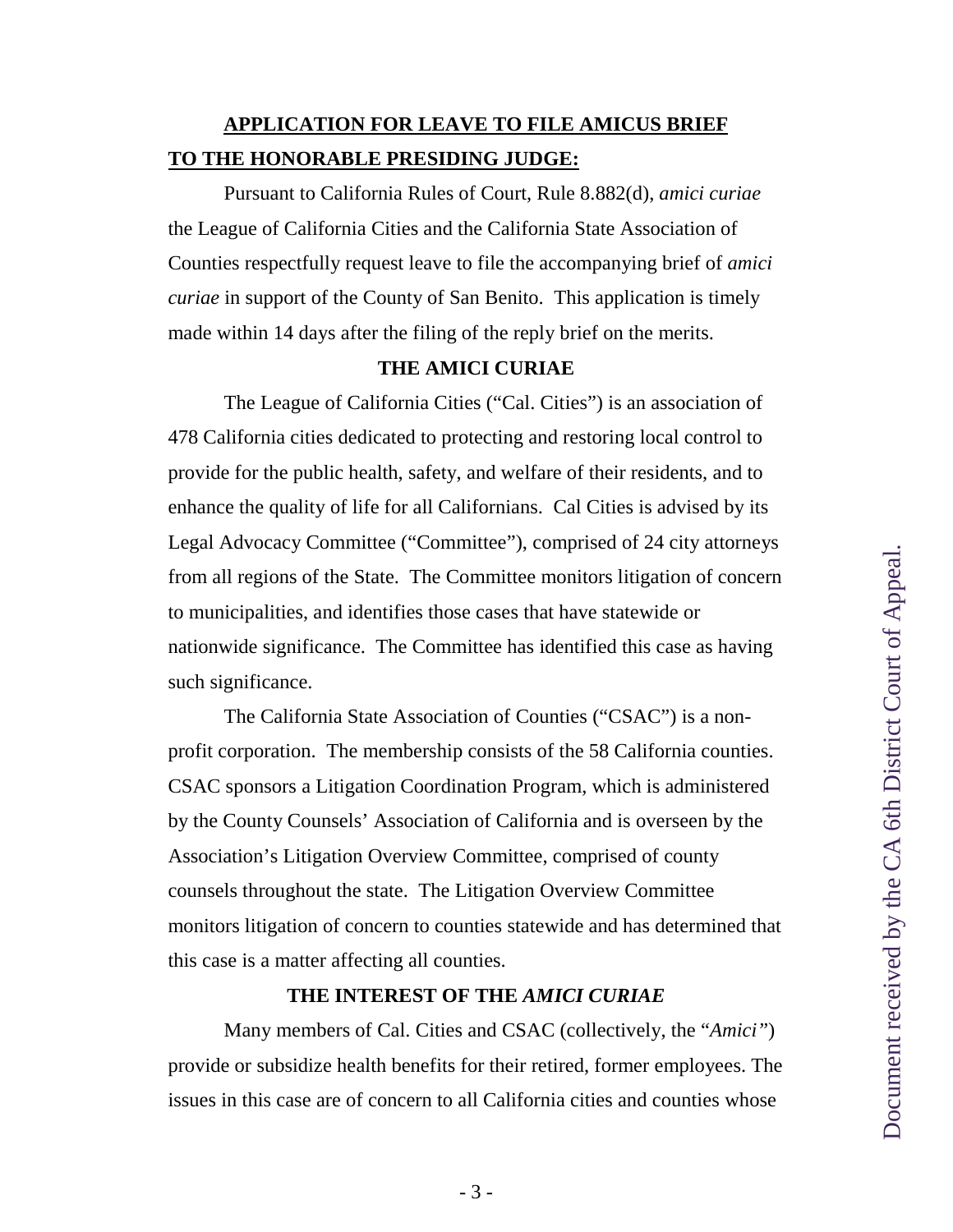City Councils and Boards of Supervisors are elected to weigh the needs and set priorities for the use of limited available resources to provide employee and retiree health benefits while simultaneously ensuring the continued provision of other critical services to the public. *Amici* seek to preserve the ability of local governments to legislate, predict, and budget for, retirement benefits and other future long-term liability. The trial court's decision creates uncertainty and impairs that ability. Accordingly, *Amici's* perspective on this matter is worthy of the Court's consideration and will assist the Court in deciding this matter. *Amici* have a substantial interest in this case.

#### **ABSENCE OF PARTY ASSISTANCE**

Pursuant to California Rules of Court, rule 8.882(d)(3), Proposed *Amici* confirm that no party or its counsel authored this brief in whole or in part. Nor did any party, their counsel, person, or entity make a monetary contribution to the preparation or submission of this brief.

#### **CONCLUSION**

Cal. Cities and CSAC respectfully request that the Court accept the accompanying brief for filing in this case.

Respectfully submitted,

Dated: September 24, 2021 BURKE, WILLIAMS & SORENSEN, LLP

By:

Daphne M. Anneet Attorneys for Attorneys for *Amici Curiae* League of California Cities and California State Association of **Counties**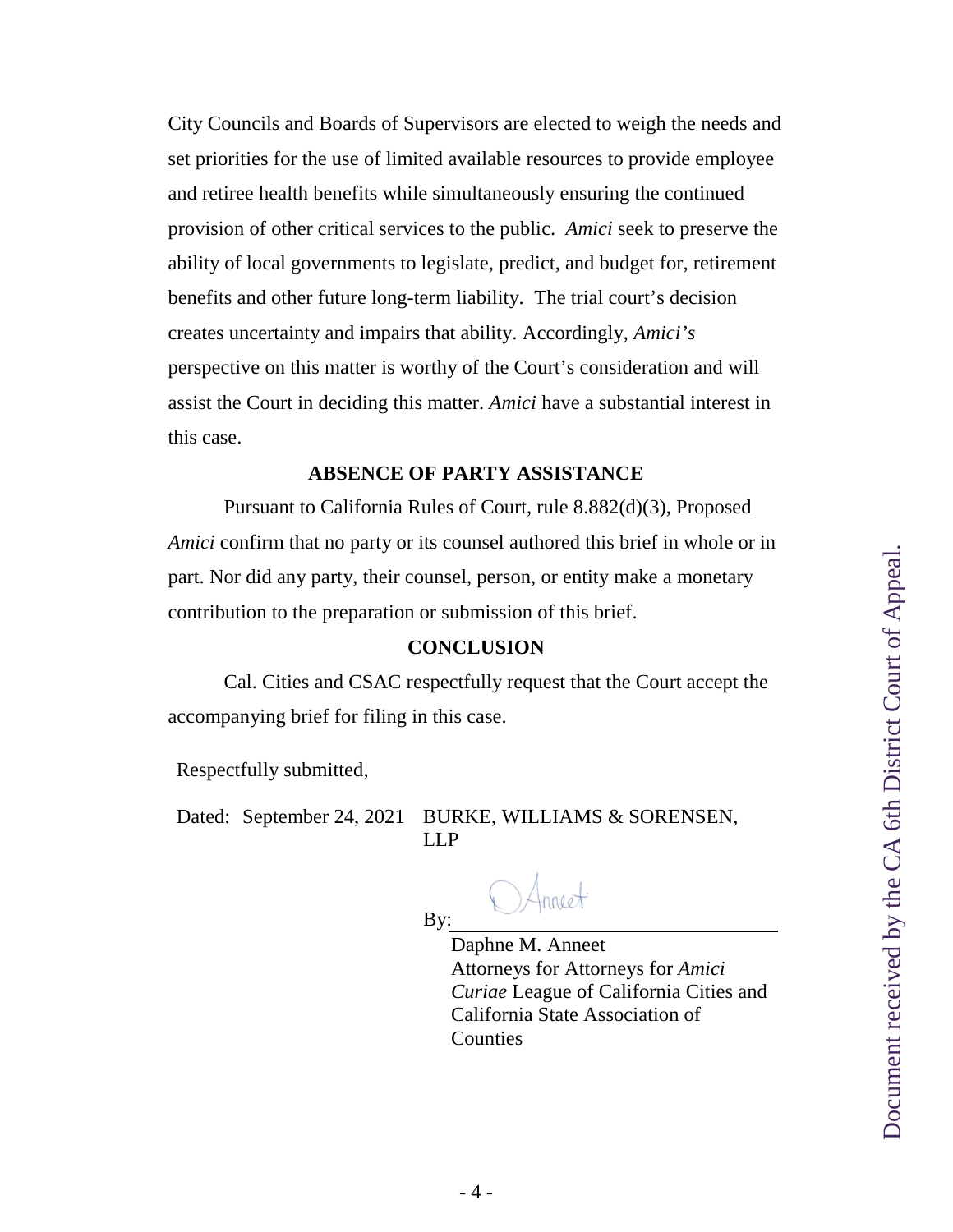## **TABLE OF CONTENTS**

| I. |           |    |                                                                                                                                                       |  |
|----|-----------|----|-------------------------------------------------------------------------------------------------------------------------------------------------------|--|
| Π. |           |    |                                                                                                                                                       |  |
|    | A.        |    | The Escalation Of Retiree Health Costs Is A<br>Significant Burden And Represents A Serious Fiscal<br>Challenge For California's Cities and Counties3  |  |
|    | <b>B.</b> |    | The Escalation Of Retiree Health Benefit Costs<br>Threatens To Crowd Out Delivery Of Critical Public                                                  |  |
|    | C.        |    | Cities and Counties Are Taking Serious Action To                                                                                                      |  |
|    | D.        |    | The County Of San Benito's Attempt To Address The<br><b>Escalation Of Costs To Provide Retiree Health</b>                                             |  |
| Ш. |           |    |                                                                                                                                                       |  |
|    | A.        |    | The Trial Court Erred In Failing To Apply The Strict                                                                                                  |  |
|    |           | 1. | The Presumption Against Vested Rights – The                                                                                                           |  |
|    |           | 2. | <b>Strict Adherence To The Presumption Against</b><br>Vested Rights Is Essential To Preserve                                                          |  |
|    | <b>B.</b> |    | The Trial Erred In Finding That Plaintiffs Met Their<br>Burden of Making A "Clear Showing" Of An<br>"Unmistakable" Intent to Confer an Implied Vested |  |
|    |           |    | 1. Extra-Record Evidence Is Inadmissible To                                                                                                           |  |
|    |           | 2. | The Subjective Understanding Of Employees Is<br>Inadmissible To Establish Legislative Intent 14                                                       |  |
|    |           | 3. | Past Practice Is Inadmissible To Establish                                                                                                            |  |
|    |           | 4. | The Subjective Understanding Of Individual<br>Legislators Is Inadmissible As Evidence Of                                                              |  |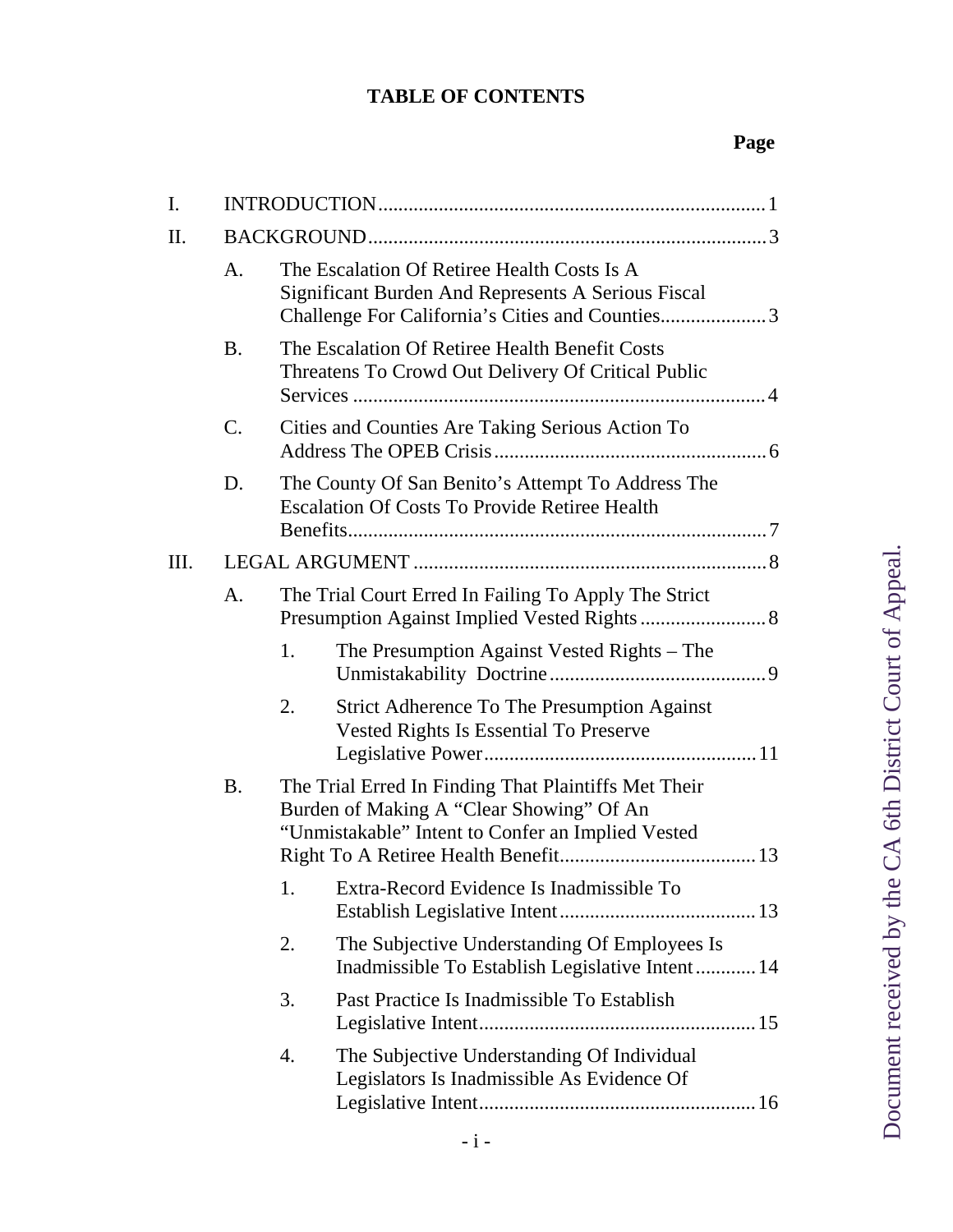# **TABLE OF CONTENTS**

(continued)

# **Page**

|  | 5. The Admission Of Extra-Record Evidence |  |
|--|-------------------------------------------|--|
|  |                                           |  |
|  |                                           |  |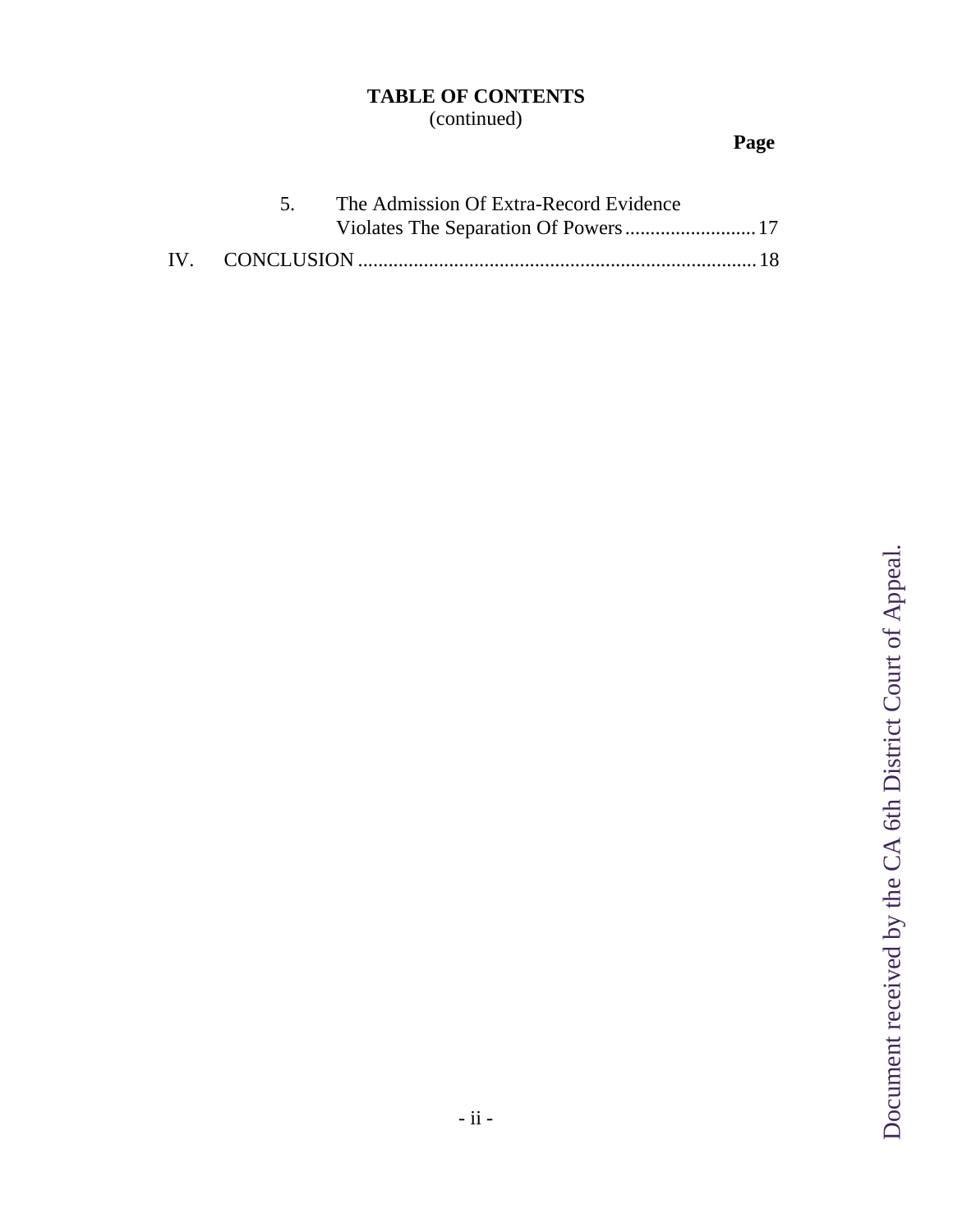### **TABLE OF AUTHORITIES**

## **Page(s)**

#### **Federal Cases**

| Harris v. County of Orange                                                             |
|----------------------------------------------------------------------------------------|
| Nat'l RR Passenger Corp. v. Atchison, Topeka & Santa Fe<br>$Ry$ . Co.                  |
| Retired Employees Ass'n of Orange County, Inc. v. County of<br>Orange                  |
| Retired Employees Assn. of Orange County, Inc. v. County of<br>Orange                  |
| Sacramento County Sacramento County Retired Employees<br>Ass'n v. County of Sacramento |
| Sonoma County Assn. of Retired Employees v. Sonoma<br>County                           |
| United States v. Winstar                                                               |
| <b>State Cases</b>                                                                     |
| Aguilar v. Superior Court                                                              |
| <b>Board of Supervisors v. Superior Court</b>                                          |
| Cal. Fire Local 2881 v. California Public Employees'<br><b>Retirement System</b>       |
| California Ass'n of Professional Scientists v. Schwarzenegger                          |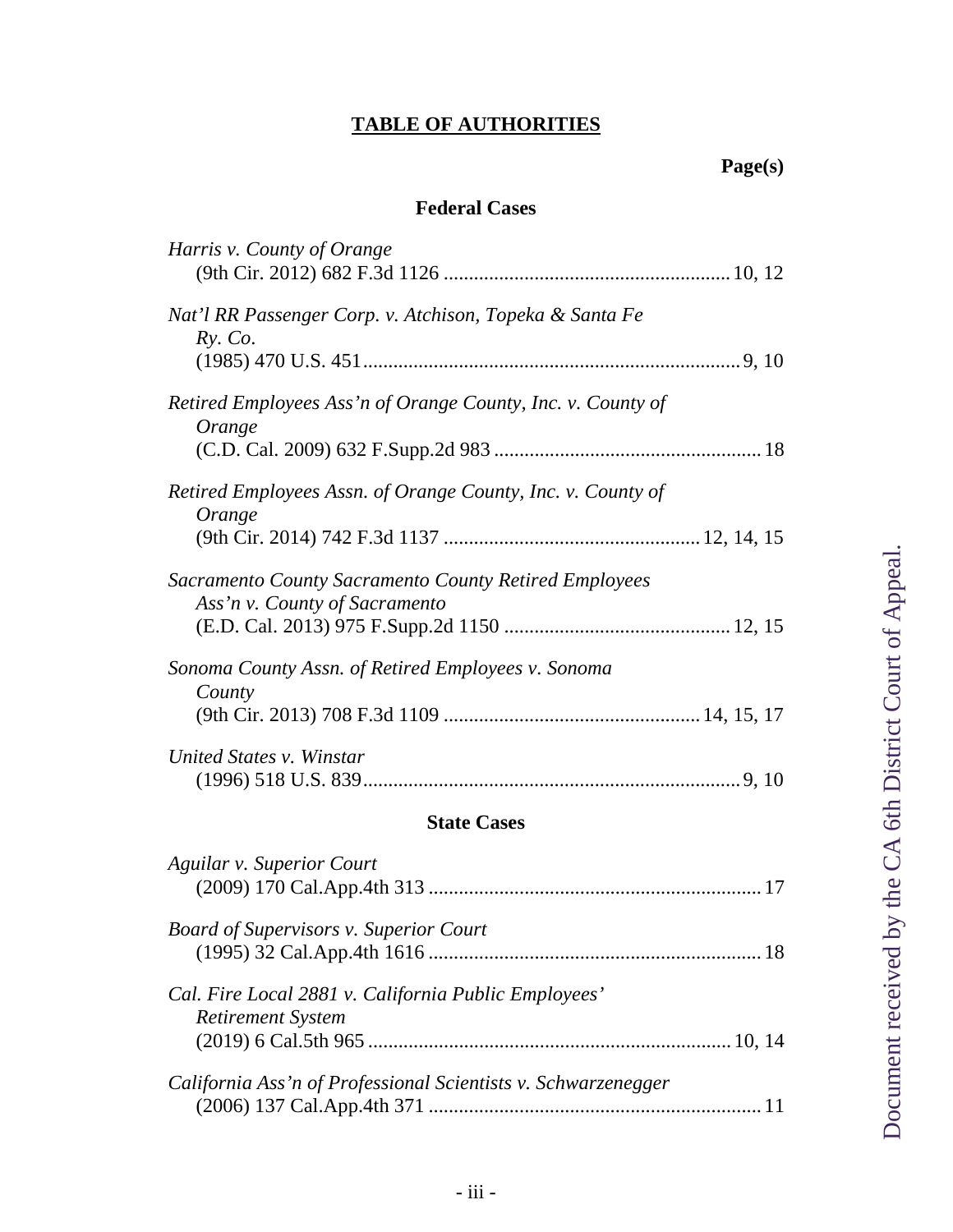| Carmel Valley Fire Protection Dist. v. State                                           |
|----------------------------------------------------------------------------------------|
| Chisom v. Bd. of Retirement of Fresno Cnty. Emps.'                                     |
| City of King City v. Community Bank of Central California                              |
| City of Redondo Beach v. Padilla                                                       |
| City of San Diego v. Haas                                                              |
| Claypool v. Wilson                                                                     |
| County of Butte v. Superior Court                                                      |
| County of Sonoma v. Superior Court                                                     |
| Floyd v. Blanding                                                                      |
| Fry v. City of Los Angeles                                                             |
| Int'l Assn. of Fire Fighters, Local 145 v. City of San Diego                           |
| Maples v. Kern County Assessment Appeals Bd.                                           |
| Medina v. Board of Retirement, Los Angeles County<br><b>Employees Retirement Ass'n</b> |
| Myers v. Philip Morris Companies, Inc.                                                 |
| Retired Employees Association Of Orange County, Inc. v.<br>County of Orange            |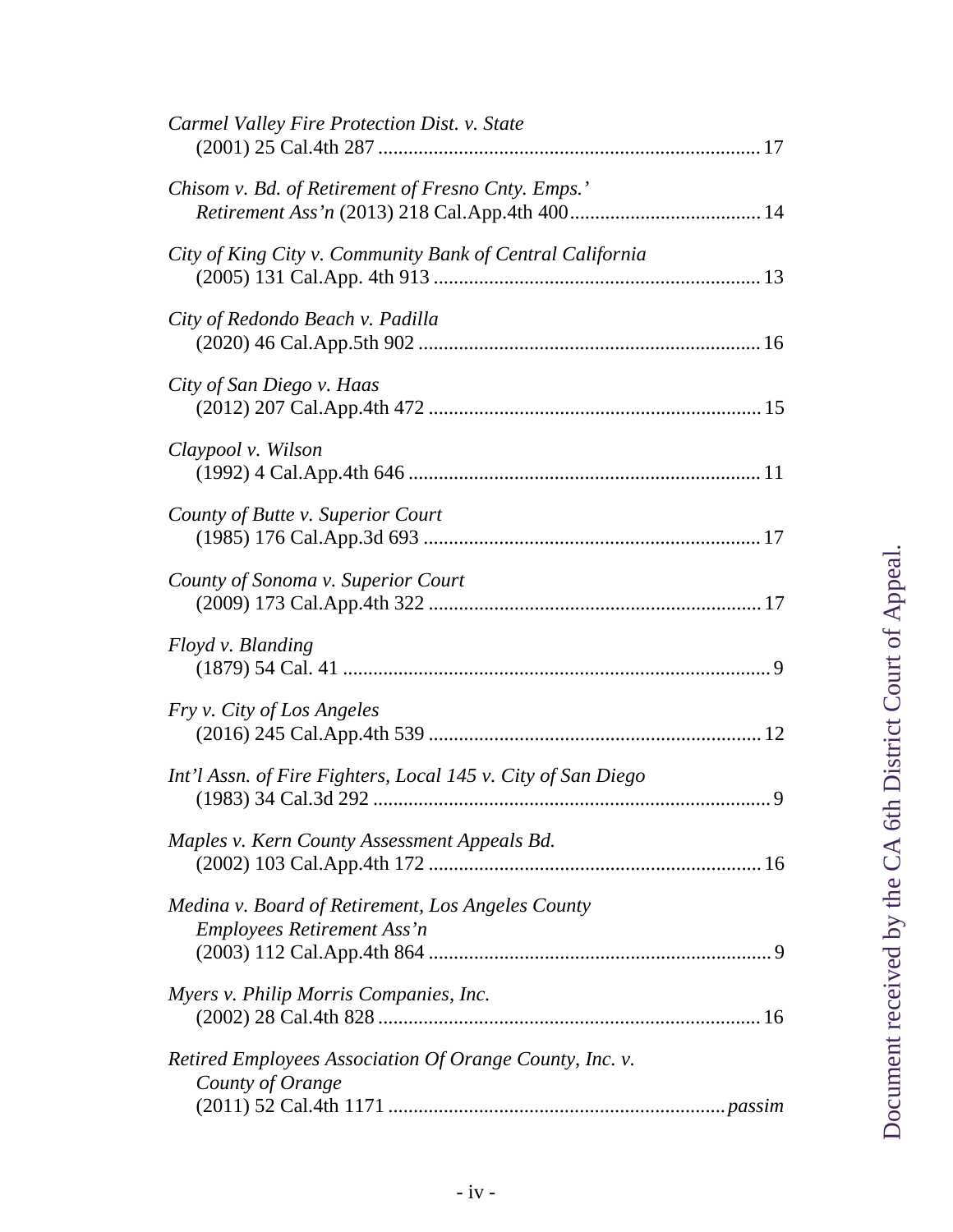| Sappington v. Orange Unified School Dist.         |  |
|---------------------------------------------------|--|
| Taylor v. Board of Education                      |  |
| <i>Thorning v. Hollister School Dist.</i>         |  |
| Valdes v. Cory                                    |  |
| Vallejo Police Officers' Assn. v. City of Vallejo |  |
| Western States Petroleum Assn. v. Superior Court  |  |

### **Constitutional Provisions**

#### **State Statutes**

|--|--|--|--|

### **Other Authorities**

| "Retirement System Sustainability, A Secure Future for      |
|-------------------------------------------------------------|
| California Cities," League of California Cities Retirement  |
| System Sustainability Study and Initial Findings, January   |
| 2018 https://www.calcities.org/detail-                      |
| pages/news/2018/02/01/league-of-california-                 |
| cities%C2%AE-survey-confirms-need-for-more-tools-to-        |
|                                                             |
|                                                             |
| Caroline Cournoyer, Governing, Stockton, Calif., is Largest |
| City to File for Bankruptcy (June 27, 2012).                |
| https://www.governing.com/archive/gov-stockton-             |
|                                                             |
|                                                             |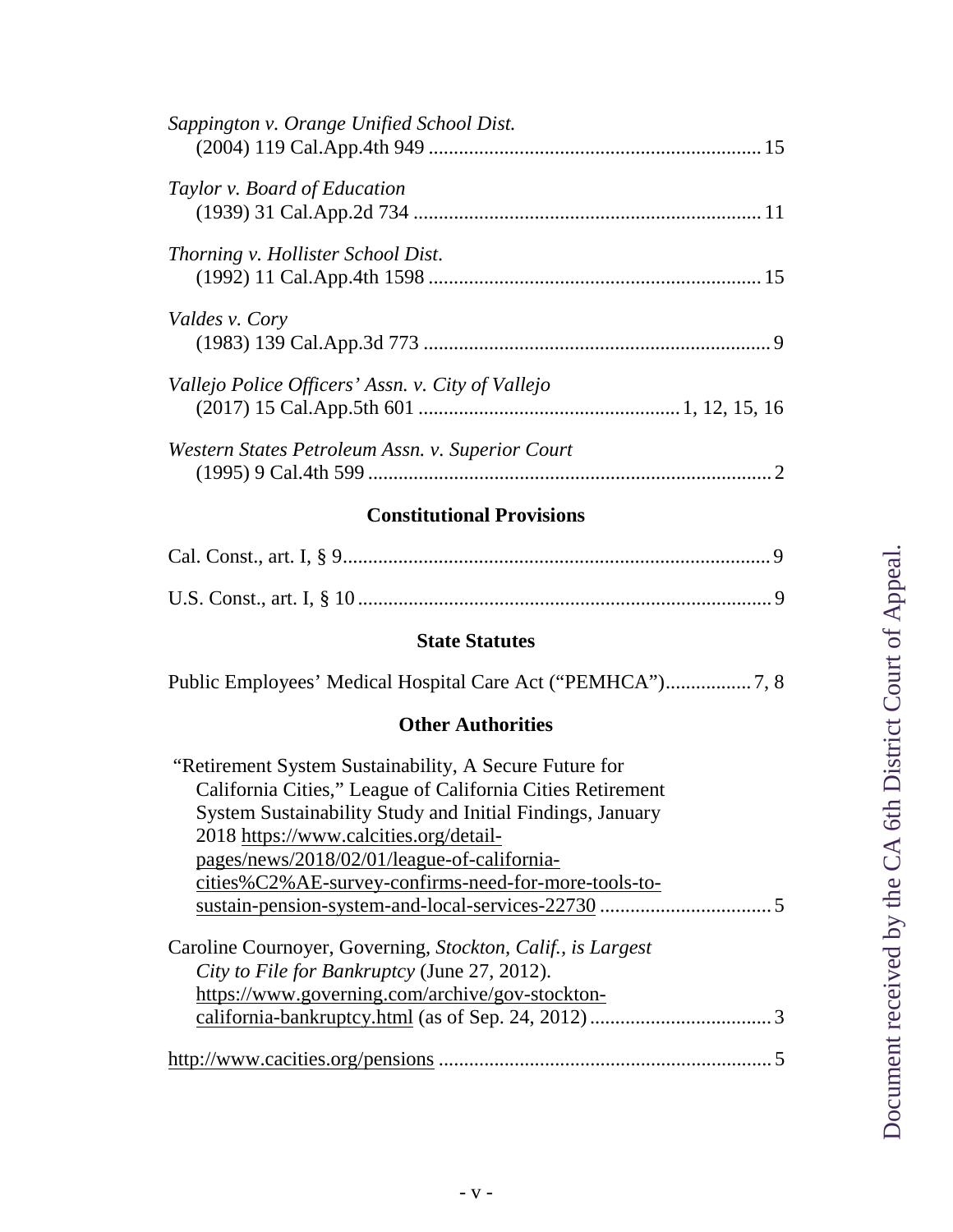| https://www.sco.ca.gov/Files-                                  |
|----------------------------------------------------------------|
|                                                                |
|                                                                |
| Joe Nation, "Pension Math: Public Pension Spending and         |
| Service Crowd Out in California, 2003-2030," October 2,        |
| 2017m,                                                         |
| https://siepr.stanford.edu/sites/default/files/publications/17 |
|                                                                |
|                                                                |
| Reason Foundation, Survey of State and Local Government        |
| Other Post-Employment Benefits, February 2021, pp. 3-4,        |
| https://reason.org/wp-content/uploads/state-and-local-         |
| government-other-post-employment-benefit-liabilities.pdf 4     |
|                                                                |
| Retiree Health Care. A Cost Containment How-to Guide           |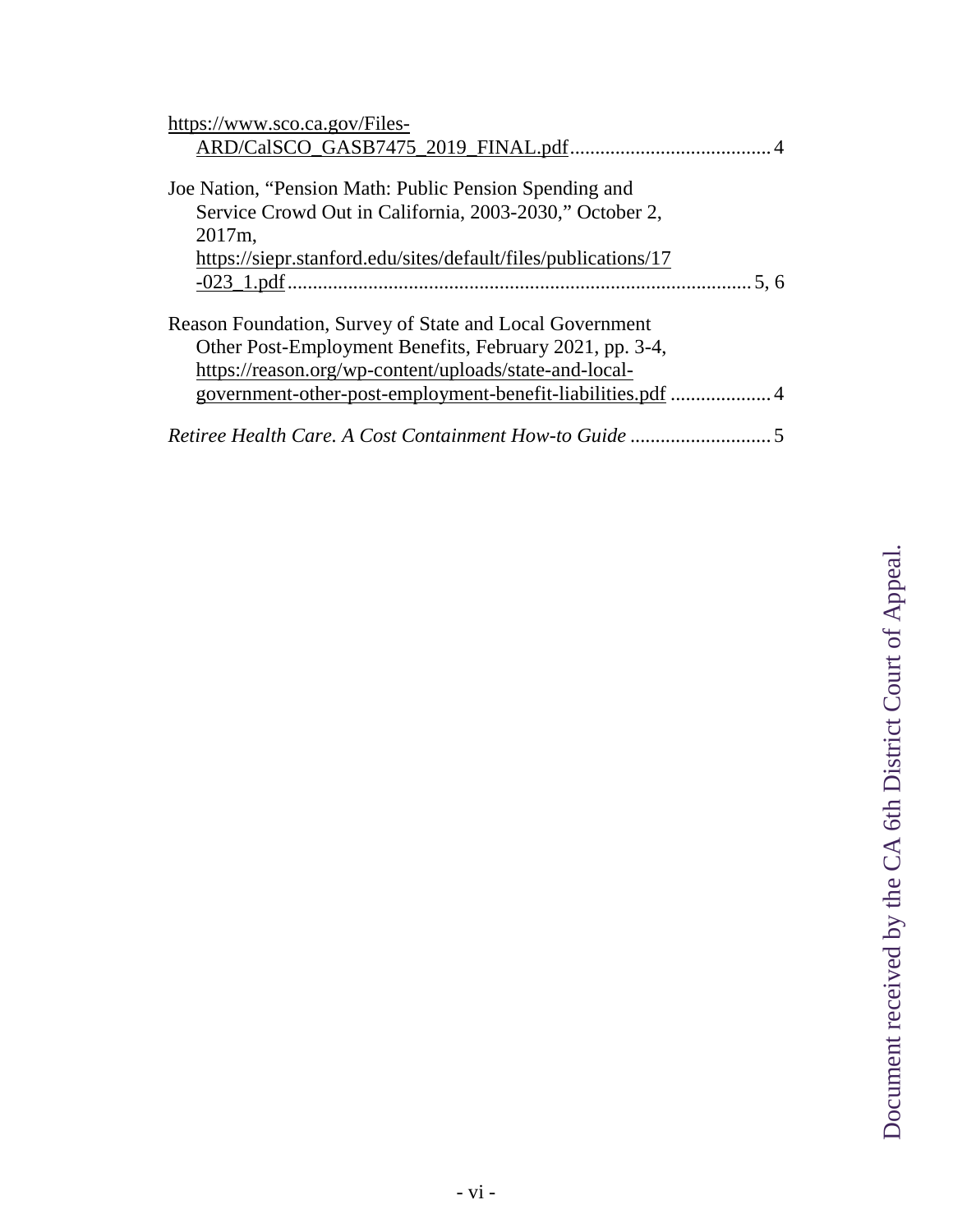# **BRIEF OF AMICI CURIAE LEAGUE OF CALIFORNIA CITIES AND CALIFORNIA STATE ASSOCIATION OF COUNTIES I. INTRODUCTION**

<span id="page-10-0"></span>In *Retired Employees Association of Orange County, Inc. v. County of Orange* (2011) 52 Cal.4th 1171, 1186 ("*REAOC III*") the California Supreme Court affirmed that legislative acts are not presumed to create private contractual or vested rights and that a party who asserts the existence of such rights "has the burden of overcoming that presumption." This burden is "heavy". (*Id.* at p. 1191.) Implied rights will not be inferred without a "clear basis" in the contract or "convincing extrinsic evidence." (*Id.* at p. 1191.) There must be a "clear showing" of "unmistakable" intent by the governing body to confer a vested right. (*Id.* at pp. 1186-1189.) Vested rights cannot be based on the subjective intent or expectations of legislators, agency staff or employees, understandings communicated outside the approval process, or long-standing past practice. The governing body's intent determines the right. (*Vallejo Police Officers' Assn. v. City of Vallejo* (2017) 15 Cal.App.5th 601, 617.) When considering whether vested rights should be implied in legislation, the court should "proceed cautiously" and identify clear and unequivocal intent of the governing body to be bound in perpetuity to ensure that "neither the governing body nor the public will be blindsided by unexpected obligations." (*REAOC III, supra,* 52 Cal.4th at pp. 1187-1189.)

<span id="page-10-1"></span>The "heavy burden" and need to "proceed cautiously" to identify "unmistakable" evidence of legislative intent to establish an implied right to a vested benefit sets an appropriate and necessary high bar to attacks on benefit programs. Public agencies throughout California have relied on the "unmistakability" standard in their efforts to tackle the mounting costs of providing health benefits to their employees and retirees. To make their benefit structures more efficient and affordable, public agencies have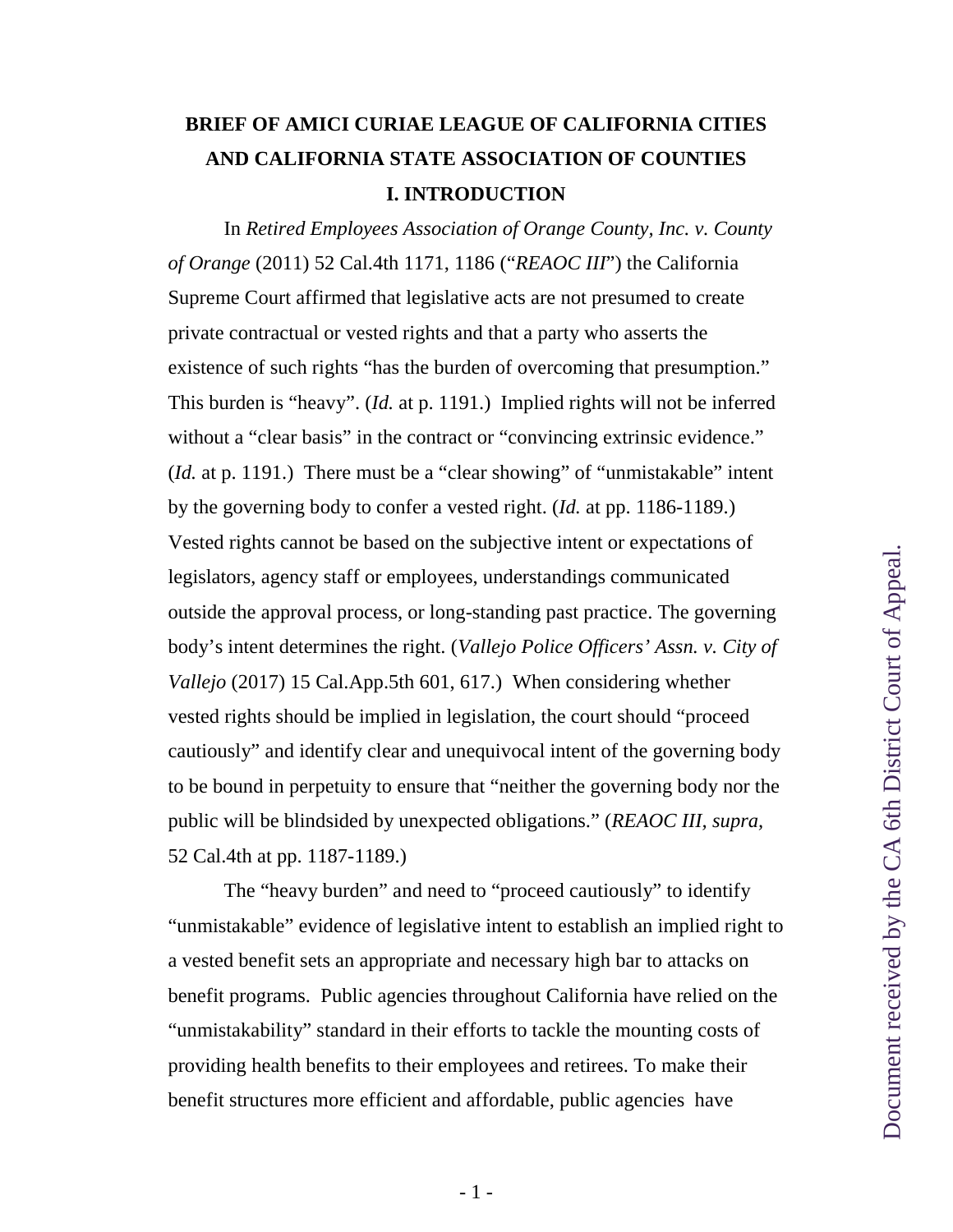employed a number of new strategies relating to medical insurance plan and benefit structures, funding strategies, and cost containment measures for active employees, retirees and their dependents. California courts have followed the strict standard of *REAOC III,* and its progeny, and have repeatedly declined to find an implied vested right to retiree health benefits.

The trial court's ruling in this case departs from this well-established case law and should be reversed. The trial court erroneously found the County of San Benito breached a promise the trial court found implicit in a Board Resolution to provide a "non-modifiable" retiree health benefit. The Board Resolution did not contain any express language that would vest employee or retiree health benefits in perpetuity. Plaintiffs failed to bring forth any extrinsic evidence from the legislative record establishing an implied vested retiree health benefit. Instead, to establish an implied vested benefit, the trial court improperly allowed and considered self-serving testimony of a few former supervisors, staff, and employees regarding past practices, their individual subjective understandings of the Board Resolutions, and communications amongst themselves outside of the public legislative process.

The trial court's establishment of an implied vested right to an "unmodifiable" retiree health benefit risks a devastating financial impact on public agencies. It imposes perpetual, expensive, unbudgeted, liability on public agencies, impairs the transparency of public finance, and impairs the ability of local governments to predict and account for retirement benefits and other future long-term liabilities.

In addition, the trial court based its finding on improper extrinsic evidence of legislative intent in violation of *REOAC III*, as well as improper extra-record evidence in violation of *Western States Petroleum Assn. v. Superior Court* (1995) 9 Cal.4th 599.

<span id="page-11-0"></span>*Amici's* members collectively provide employee and retiree health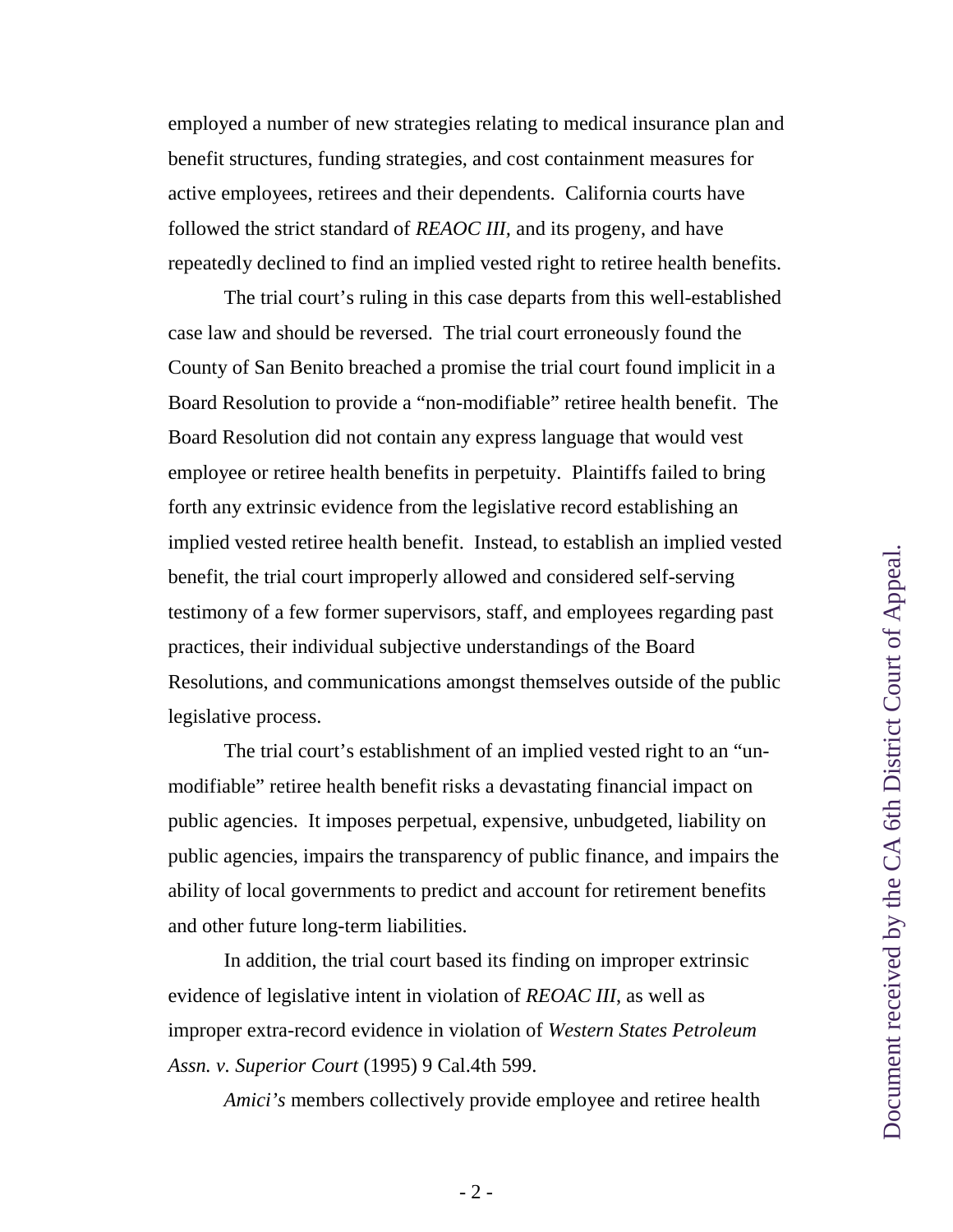benefits to tens of thousands of employees and retirees throughout California. The costs of providing such benefits are substantial. In response, cities and counties throughout the state have made or are considering making necessary changes to their benefit plans. It is imperative that the *Amici's* members maintain the flexibility to adjust their benefit plans to make them more efficient, affordable and sustainable. Success in controlling retiree health care costs is essential to ensuring the continued provision of other critical services to the public.

*Amici* request that this Court reverse the trial court's decision to find an implied vested retiree health benefit based on the lack of evidence of a clear and unmistakable intent in the Resolution or convincing extrinsic evidence.

#### **II. BACKGROUND**

# **A. The Escalation Of Retiree Health Costs Is A Significant Burden And Represents A Serious Fiscal Challenge For California's Cities and Counties**

The mounting cost of providing health benefits to public sector employees is a growing burden and represents a serious fiscal challenge facing cities and counties throughout California. In the wake of the 2008 recession, public agencies throughout the state determined that, due in part to rising healthcare costs, they were facing budget shortfalls, which were likely to continue to escalate exponentially, negatively impacting bond ratings and, in some cases financial solvency.<sup>[1](#page-12-1)</sup> By 2017, California's state

<span id="page-12-1"></span><span id="page-12-0"></span><sup>&</sup>lt;sup>1</sup> In May of 2009, the City of Vallejo filed a petition for bankruptcy relief, which included a request to reject its agreements with its labor unions. In June 2012, the City of Stockton filed for Chapter 9 bankruptcy protection. At the time, the City's unfunded pension costs were \$147.5 million. As part of the restructuring, the City phased out its retiree medical plan to achieve a savings of \$11.2 million. Caroline Cournoyer, Governing, June 27, 2012, Stockton, Calif., is Largest City to File for Bankruptcy.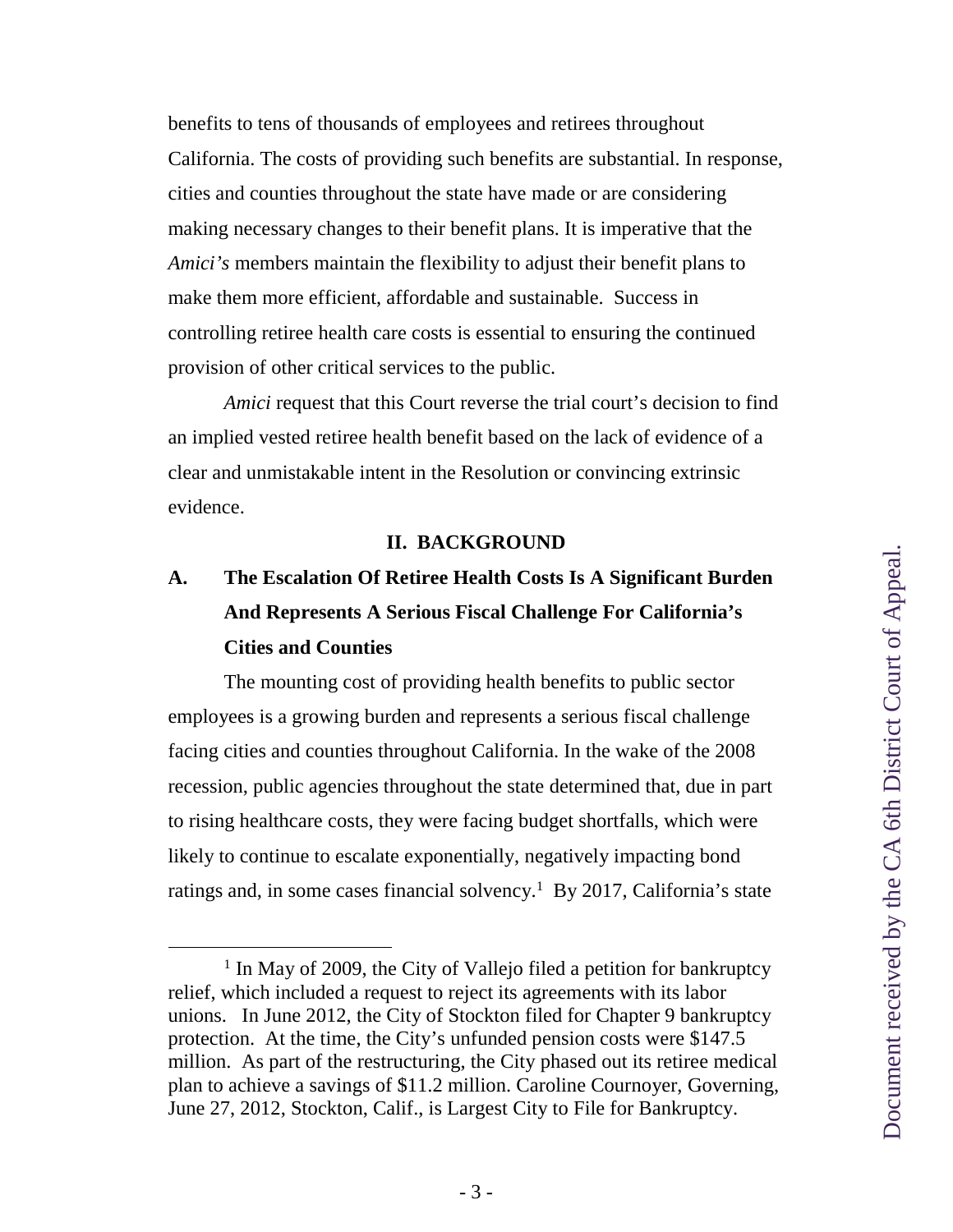and local agencies had \$187 billion unfunded retiree health care and other post-employment benefit ("OPEB") liabilities and the upward spiral continues.[2](#page-13-2) As of June 30, 2019, the State of California's net liability for retiree health and dental benefits was \$9[3](#page-13-3).93 billion.<sup>3</sup> A more recent study, based on 2019 and 2020 reporting data of 30,000 local governments throughout the United States, found that state and local governments reported over \$1.2 trillion of net OPEB liabilities, a debt that represents under 6% of the U.S. gross domestic product and is the third largest source of debt for the U.S. subnational governments, behind municipal bonds outstanding and net pension liabilities, estimated at \$3.1 trillion and \$1.2- \$1.5 trillion, respectively.<sup>[4](#page-13-4)</sup>

# **B. The Escalation Of Retiree Health Benefit Costs Threatens To Crowd Out Delivery Of Critical Public Services**

Cities and counties hold responsibility for the welfare of their residents and hardworking public servants who choose a life of service. However, with the cost of pension and retiree health benefits growing faster than revenues, it is generally understood that the programs are not

https://www.governing.com/archive/gov-stockton-californiabankruptcy.html (as of Sep. 24, 2012).

<span id="page-13-2"></span><sup>2</sup> Reason Foundation, California's Other Fiscal Time Bomb; \$187 in OPEB Liabilities, January 25, 2019 <https://reason.org/commentary/californias-other-fiscal-time-bomb-187 billion-in-opeb-liabilities> (as of Sep. 24, 2021)

<span id="page-13-3"></span><span id="page-13-0"></span><sup>3</sup> California State Controller, Betty T. Yee, Press Release, August 31, 2020, <https://www.sco.ca.gov/eo\_pressrel\_21039.html> (as of Sep. 24, 2021); State of California Retiree Health Benefits Program – Actuarial Valuation reports – as of June 30, 2019, p. 6, https://www.sco.ca.gov/Files-ARD/CalSCO\_GASB7475\_2019\_FINAL.pdf (as of Sep. 24, 2021).

<span id="page-13-4"></span><span id="page-13-1"></span><sup>4</sup> Reason Foundation, Survey of State and Local Government Other Post-Employment Benefits, February 2021, pp. 3-4, <https://reason.org/wpcontent/uploads/state-and-local-government-other-post-employmentbenefit-liabilities.pdf> (as of Sep. 24, 2021).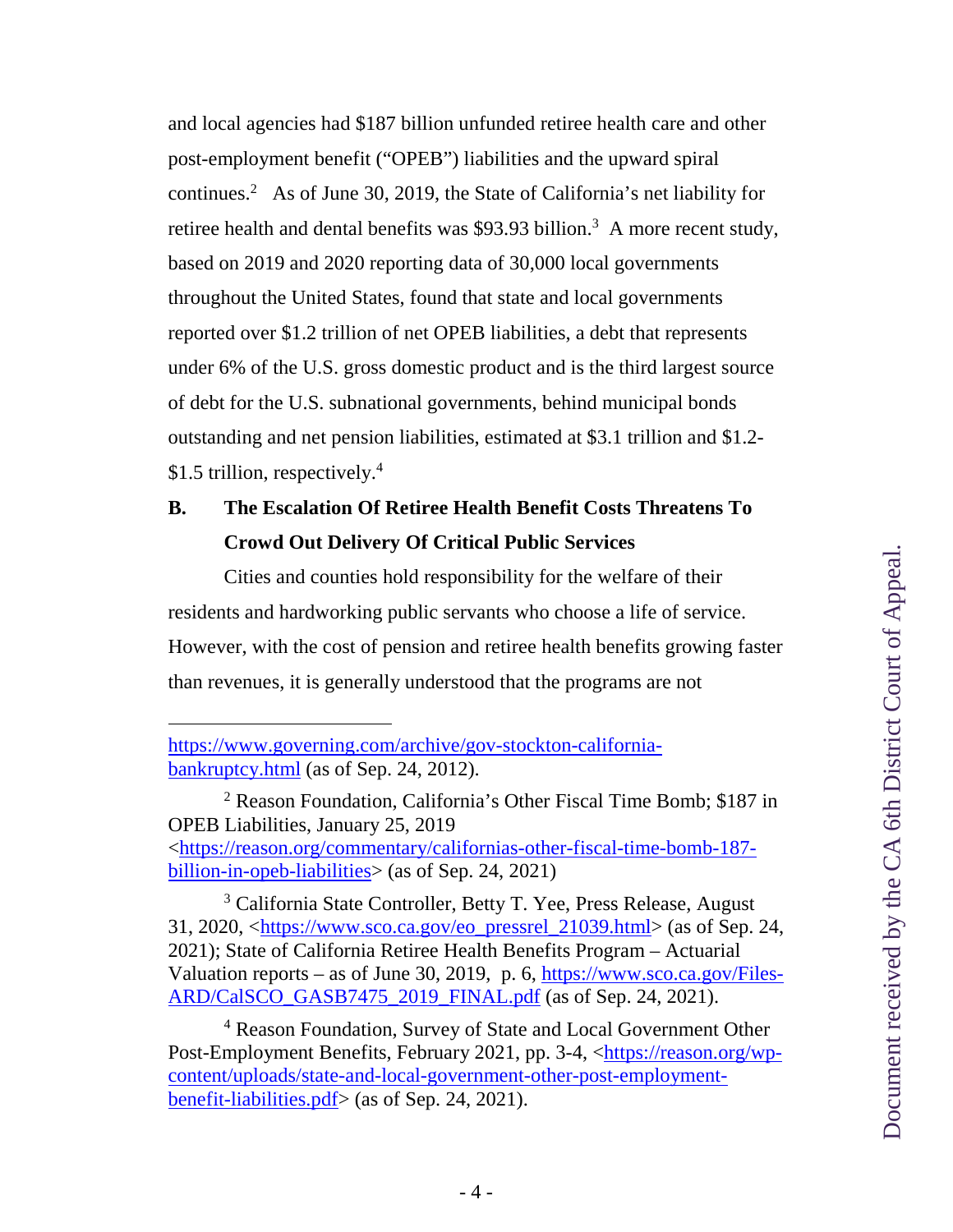financially sustainable.<sup>[5](#page-14-5)</sup> In 2017, Cal. Cities commissioned an actuarial study to address the impact of Cal Cities members' increased contributions to the California Public Employees Retirement System ("CalPERS")<sup>[6](#page-14-6)</sup> The Study found that the escalation of employer contributions to CalPERS puts a great strain on cities' ability to maintain service delivery levels and will require cities to make very difficult choices to sustain the public sector retirement system while also serving their residents.<sup>[7](#page-14-7)</sup>

Similarly, a case study performed by the Stanford Institute for Economic Policy Research ("SIEPR") found that spending on pension obligations is "crowding out" spending on vital services of cities, counties and other public agencies.<sup>[8](#page-14-8)</sup> The study found as of 2017, public agencies were already reducing social, welfare, educational, libraries, recreation and community services.[9](#page-14-9) As pension and OPEB costs take an increasingly larger percentage of General Funds, the risk of crowding out public services

<span id="page-14-5"></span><span id="page-14-4"></span><sup>5</sup> League of California Cities, City Managers Department – OPEB Task Force, "*Retiree Health Care. A Cost Containment How-to Guide*", p. 1. September 2016

<span id="page-14-6"></span><span id="page-14-0"></span><sup>&</sup>lt;sup>6</sup> "Retirement System Sustainability, A Secure Future for California Cities," League of California Cities Retirement System Sustainability Study and Initial Findings, January 2018 <https://www.calcities.org/detailpages/news/2018/02/01/league-of-california-cities%C2%AE-surveyconfirms-need-for-more-tools-to-sustain-pension-system-and-localservices-22730> (as of Sep. 24, 2021) ("League Study")

<span id="page-14-7"></span><sup>&</sup>lt;sup>7</sup> "League of California Cities® Survey Confirms Need for More Tools to Sustain Pension System and Local Services", January 31, 2018 <https://www.calcities.org/detail-pages/news/2018/02/01/league-ofcalifornia-cities%C2%AE-survey-confirms-need-for-more-tools-to-sustainpension-system-and-local-services-22730> (as of Sep. 24, 2021)

<span id="page-14-8"></span><span id="page-14-2"></span><sup>8</sup> Joe Nation, "Pension Math: Public Pension Spending and Service Crowd Out in California, 2003-2030," October 2, 2017m, <https://siepr.stanford.edu/sites/default/files/publications/17-023\_1.pdf> (as of Sep. 23, 2021).

<span id="page-14-1"></span>Document received by the CA 6th District Court of Appeal. Document received by the CA 6th District Court of Appeal.

<span id="page-14-9"></span><span id="page-14-3"></span><sup>9</sup> *Id*. at p. xi.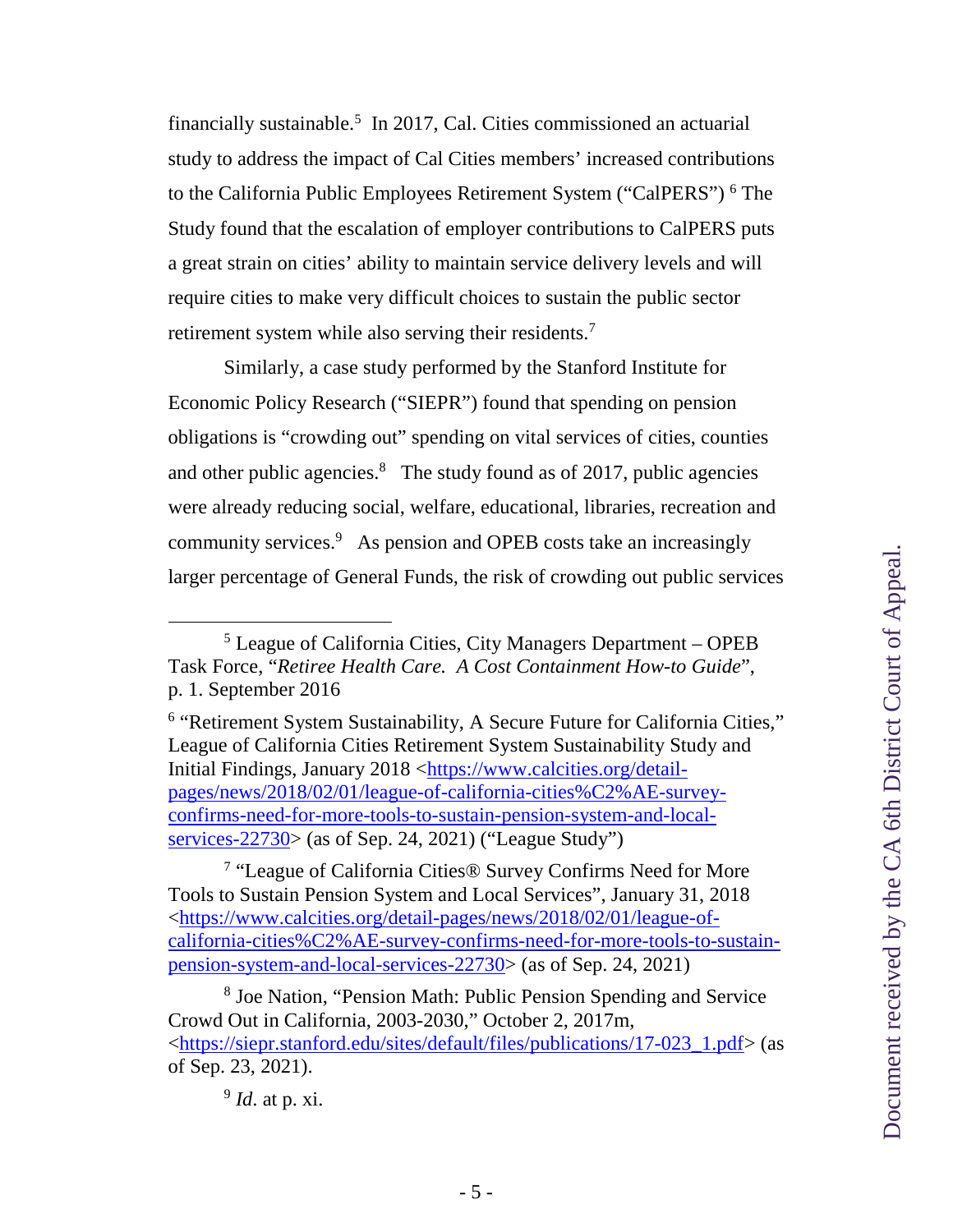such as fire protection, law enforcement, parks services, health and welfare, infrastructure, and other municipal services continues to grow.

## **C. Cities and Counties Are Taking Serious Action To Address The OPEB Crisis**

The past decade has witnessed an increased awareness on the part of the public and public agency officials of the OPEB issue. That awareness has supported impetus for review, analysis, and action. The implementation of Government Accounting Standards Board (GASB) Statement 45, which issued new rules on reporting OPEB liabilities on financial statements, brought to light the staggering escalation in the cost of providing OPEB benefits to public employees in retirement, primarily retiree health care. Starting after 2017, GASB Statements 74 and 75 replaced GASB45[.](#page-15-0)<sup>10</sup> Those standards require public agencies to take another step and book the full net unfunded liability on their financial statements. Such reporting negatively impacts net positions on financial statements (i.e., "the bottom line"). Looking for ways to control costs and ensure the sustainability of retiree health benefits, public agencies have employed a number of new strategies relating to medical insurance plan and benefit structures, funding strategies, and cost containment strategies for active employees, retirees and their dependents. The importance of efforts such as those undertaken by San Benito County cannot be overstated – they will determine whether local governments can continue to provide for safe, healthy, clean communities for their residents, or have their entire general funds swallowed up by the crushing costs of employee health care and pension costs.

<span id="page-15-0"></span> $10$  State of California Retiree Health Benefits Program – Actuarial Valuation reports – as of June 30, 2019, *supra*, at pp. 1-2.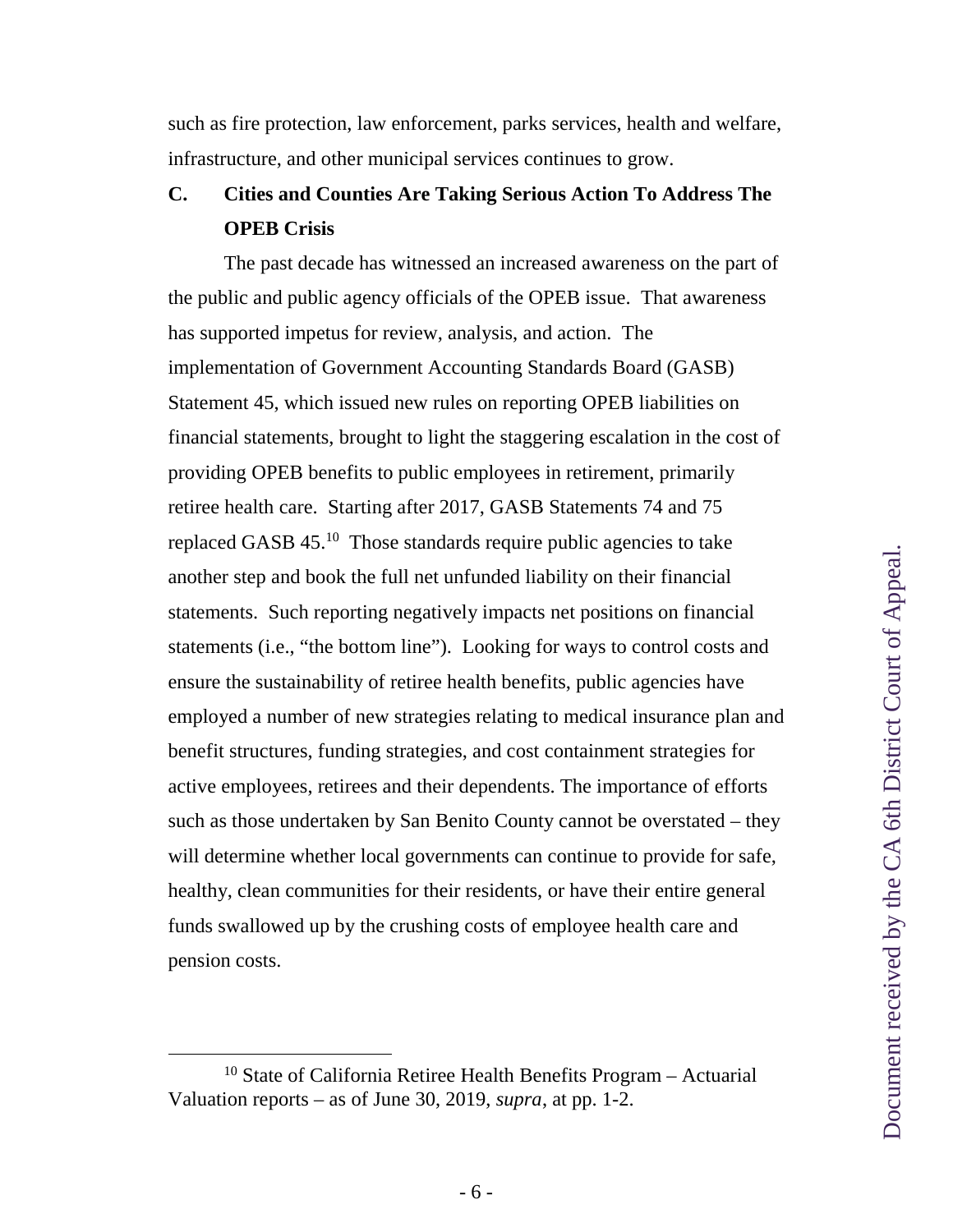## **D. The County Of San Benito's Attempt To Address The Escalation Of Costs To Provide Retiree Health Benefits**

<span id="page-16-0"></span>In this case the County adopted a resolution in 1993 electing to contract with CalPERS to provide health insurance benefits to its employees and retirees under the Public Employees' Medical Hospital Care Act ("PEMHCA"). Under PEMHCA, CalPERS annually publishes health plans available to employees and retirees of contracting agencies. The County held open enrollment periods each year in which it allowed employees and retirees to select health insurance coverage. Each plan offered included a premium cost (reduced by the County's agreed upon employer contribution) and terms of coverage. The County's contributions were fixed regularly – usually annually – via resolutions adopted by the Board that set forth the contributions agreed upon in collective bargaining. Depending on the plan selected, a retiree could receive healthcare at no cost.

Following the Great Recession of 2007 and the implementation of GASB 45 reporting, the County commenced a thoughtful benefit restructuring process designed to preserve the County's ability to provide benefits, while simultaneously ensuring the continued provision of other critical services to the public. For example, in 2008, the County took steps to decrease its unfunded liability through increased funding by joining the California Employers' Retiree Benefit Trust administered by CalPERS and making contributions to pre-fund its OPEB liability (i.e., to establish a restricted investment account to cover these costs when they arise). The County also adopted a vesting schedule for new hire eligibility for retiree medical benefits, and negotiated changes to the employees' contributions to health insurance premiums.

However, health insurance premiums continued to escalate, including a 20% increase in 2016 alone. Ultimately the County opted out of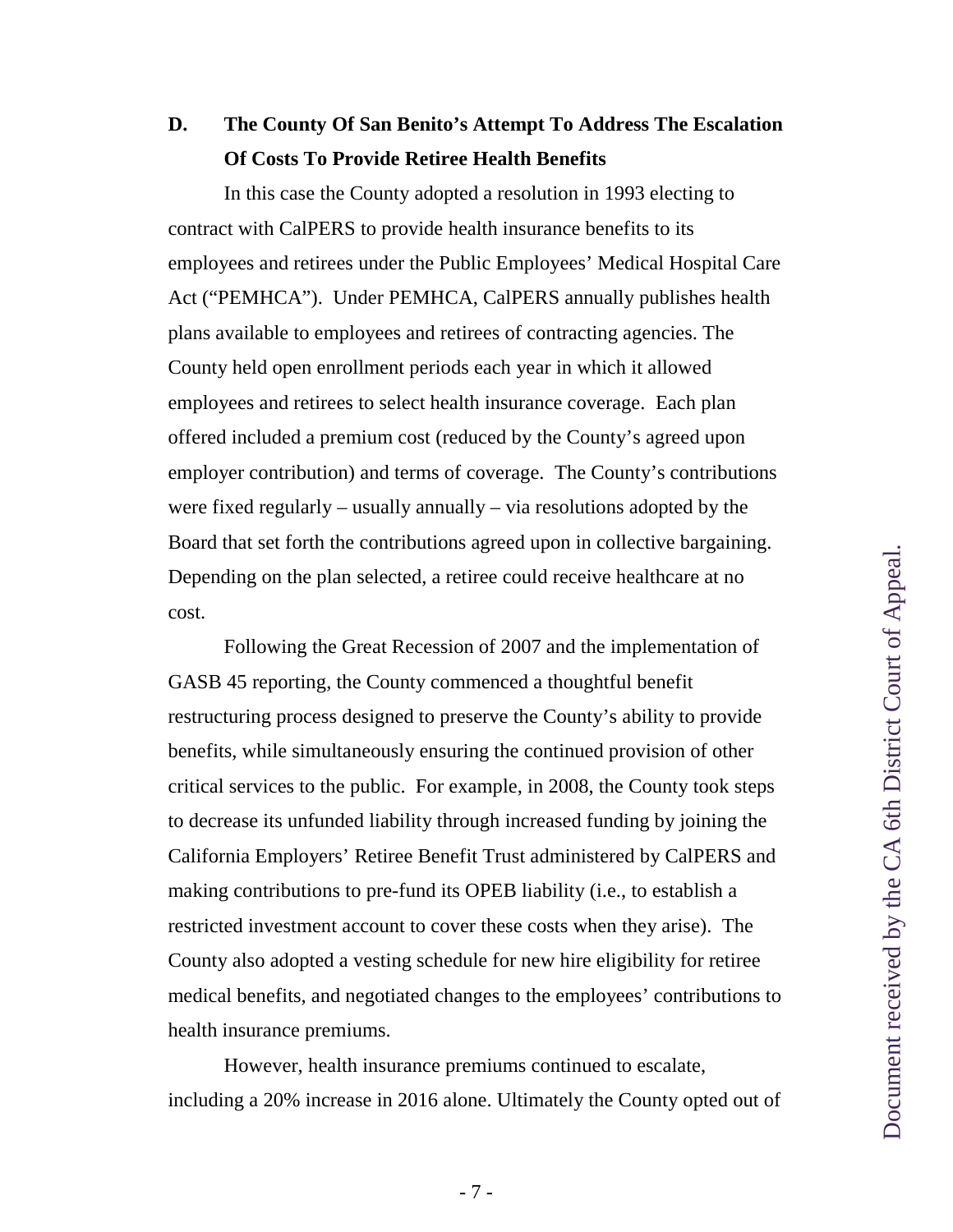<span id="page-17-0"></span>PEMHCA and contracted instead with CSAC-EIA for health insurance benefits. As with the CalPERS plans, the CSAC-EIA plans included a premium cost that the County reduced through an agreed upon employer contribution. The County capped contributions for Medicare recipients at 70% of the contribution for others to control costs. Depending on the plan selected, a retiree could still receive healthcare at no cost.

Despite the availability of healthcare at no cost, Plaintiffs Normandy Rose and Margaret Riopel ("Plaintiffs") sued the County, alleging that the County violated terms of an implied contract, one version of which (they argued four at trial) guaranteed them payment of non-modifiable fully-paid retiree health benefits for life.

At a bench trial, the County argued that no resolution committed the County to confer a lifetime vested interest in any guaranteed contribution to an employee's or retiree's health insurance premiums. Additionally, the County objected, *in limine*, to the Plaintiffs introducing extra-record evidence, including testimony from past and present members of the County Board of Supervisors as to their individual intent in adopting certain resolutions related to enrolling in PEMHCA. The court allowed the testimony and ultimately determined that the County breached an impliedin-fact promise to provide lifetime retiree health insurance benefits. The court issued declaratory and writ relief entitling Plaintiffs to the same retirement health insurance contributions given to active employees. The County appealed.

#### **III. LEGAL ARGUMENT**

# **A. The Trial Court Erred In Failing To Apply The Strict Presumption Against Implied Vested Rights**

Plaintiffs claim they have an implied, vested, contractual right to a paid, lifetime, retiree, health insurance benefit. They further claim that the County's actions to modify that benefit violated the contract clauses of the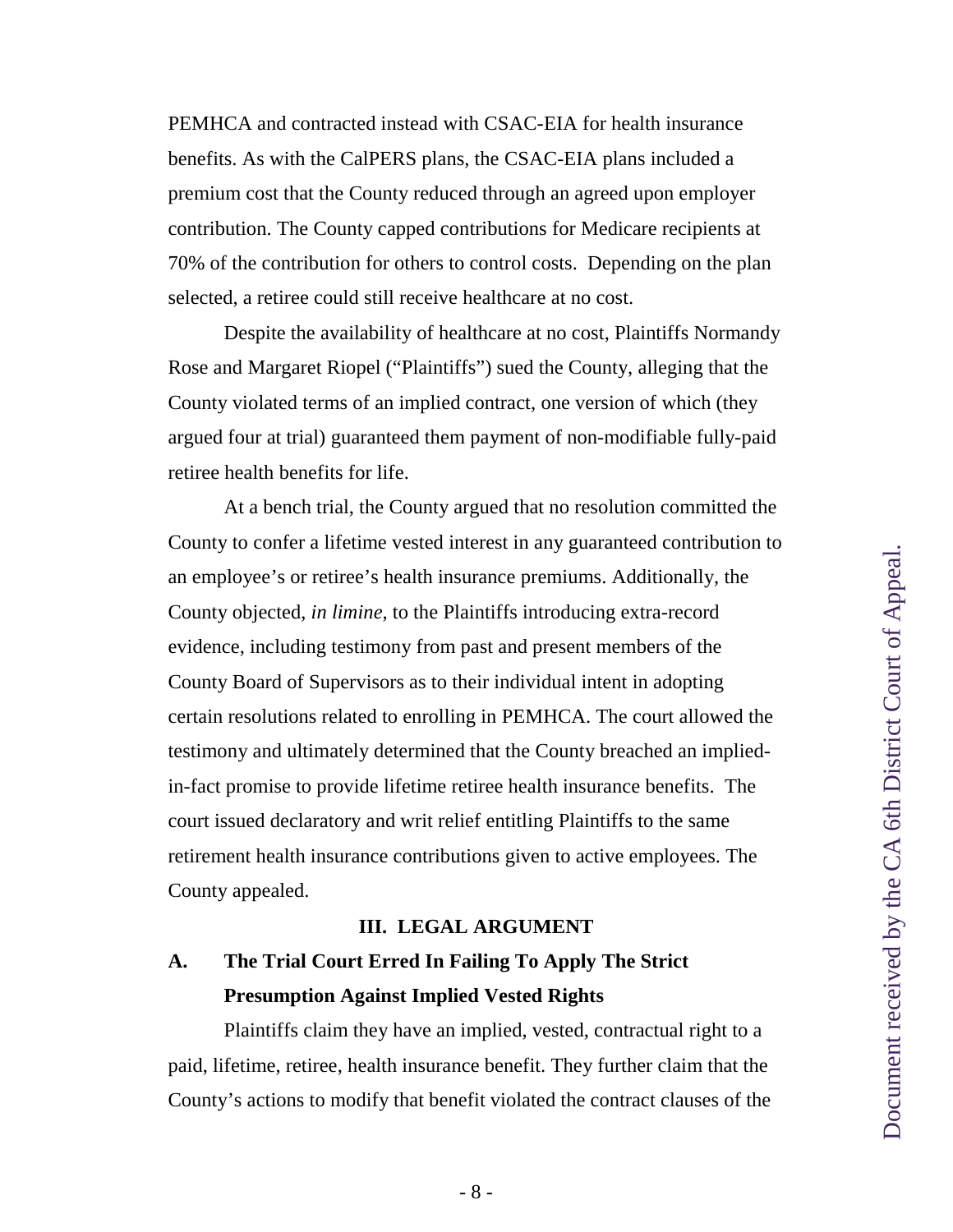<span id="page-18-7"></span><span id="page-18-6"></span>United States and California Constitutions. (U.S. Const., art. I, § 10; Cal. Const., art. I, § 9.)

<span id="page-18-5"></span><span id="page-18-4"></span><span id="page-18-3"></span><span id="page-18-2"></span><span id="page-18-0"></span>To establish a valid contracts claim, the employee must demonstrate an impairment of, or detriment to, a specific vested contractual right as determined by state law. (See *Int'l Assn. of Fire Fighters, Local 145 v. City of San Diego* (1983) 34 Cal.3d 292, 301; *Medina v. Board of Retirement, Los Angeles County Employees Retirement Ass'n* (2003) 112 Cal.App.4th 864, 871.) Further, there must be evidence of the Board of Supervisors' "unmistakable intent" to be contractually bound. (See *Nat'l RR Passenger Corp. v. Atchison, Topeka & Santa Fe Ry. Co*. (1985) 470 U.S. 451, 465- 466; *Floyd v. Blanding* (1879) 54 Cal. 41, 43; *Valdes v. Cory* (1983) 139 Cal.App.3d 773, 786 ["the statutory language and circumstances accompanying its passage clearly '… evince a legislative intent to create private rights of a contractual nature enforceable against the State."].) The standard, referred to as the "unmistakability" doctrine, ensures the highest burden of proof is applied to decisions that necessarily implicate intrusions upon sovereign power. (See *United States v. Winstar* (1996) 518 U.S. 839, 860 ["[N]either the right of taxation, nor any other power of sovereignty, will be held … to have been surrendered, unless such surrender has been expressed in terms too plain to be mistaken."].)

# <span id="page-18-1"></span>**1. The Presumption Against Vested Rights – The Unmistakability - Doctrine**

In 2011 in the *REAOC III* decision, the California Supreme Court articulated the "unmistakability doctrine" in the context of resolving a dispute over retiree health benefits and affirmed the longstanding presumption against implied vested contractual rights. (*REAOC III, supra,* 52 Cal.4th 1171.) Drawing upon the separation of powers doctrine, the Court initially recognized that "the principal function of a legislature is not to make contracts, but to make laws that establish the policy of the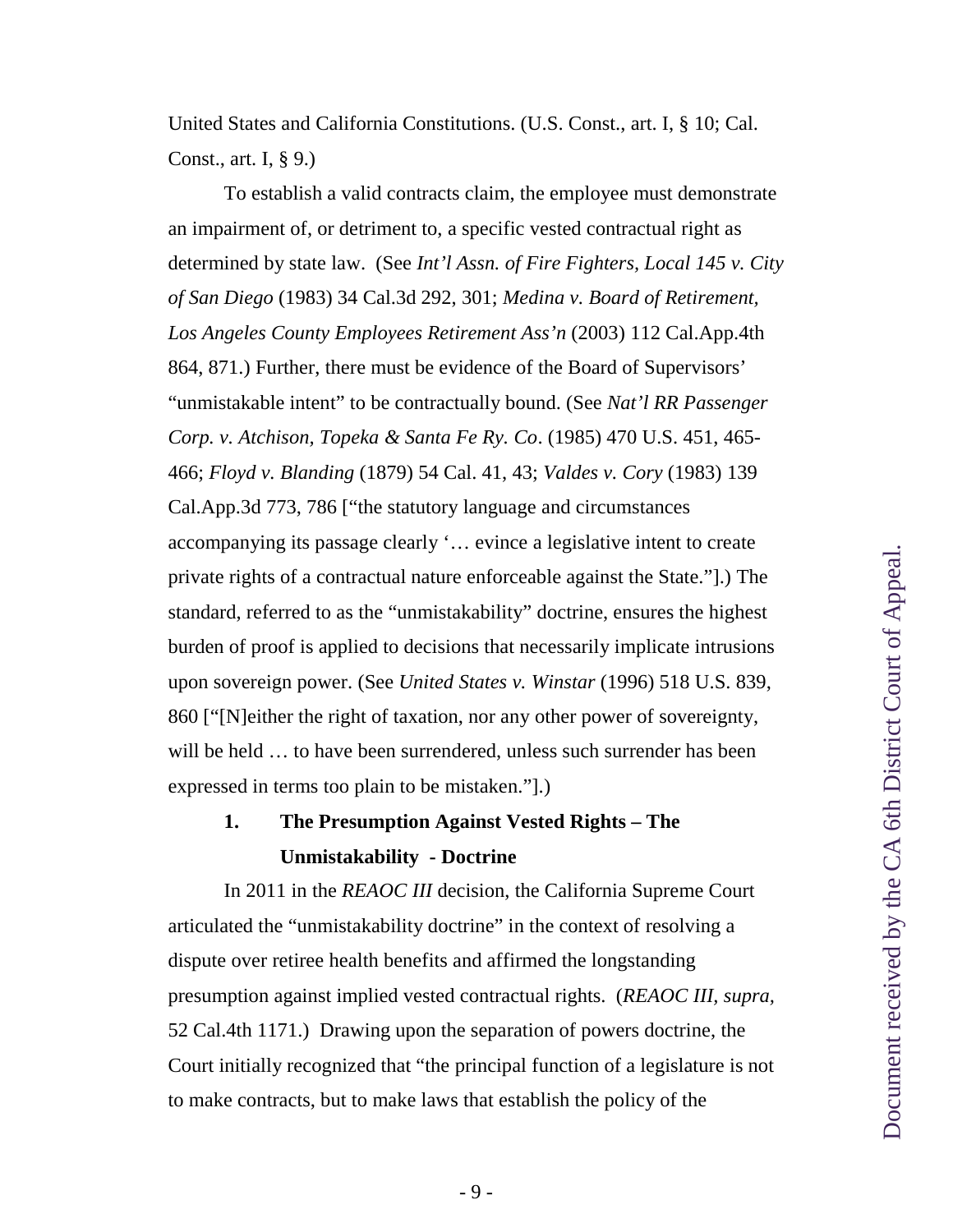<span id="page-19-1"></span>[agency]." (*Id.* at p. 1185.) Policies — unlike contracts — are "inherently subject to revision and repeal" and to "construe laws as contracts when the obligation is not clearly and unequivocally expressed would be to limit drastically the essential powers of a legislative body." (*Id., quoting National R.R*., *supra*, 470 U.S. at p. 466.) A requirement that "the government's obligation unmistakably appear thus served the dual purpose of limiting contractual incursions on a State's sovereign powers and of avoiding difficult constitutional questions about the extent of state authority to limit the subsequent exercise of legislative power." (*Winstar*, *supra*, 518 U.S. at p. 875.)

<span id="page-19-2"></span>In evaluating whether a vested right to lifetime retiree health benefits is implied in a legislative enactment, "it is presumed that a statutory scheme is not intended to create private contractual or vested rights." (*REAOC III*, *supra*, 52 Cal.4th at p. 1186.) The party who asserts the existence of such rights "has the burden of overcoming that presumption." (*Id*.) To overcome the presumption, a party must demonstrate that the "language or circumstances accompanying its passage clearly evince a legislative intent to create private rights of a contractual nature enforceable against the [the government entity]." (*Id.* at p. 1177.) This high bar "ensure[s] that neither the governing body nor the public will be blindsided by unexpected obligations." (*Id*. at p. 1189; see also *Harris v. County of Orange* (9th Cir. 2012) 682 F.3d 1126.)

<span id="page-19-3"></span><span id="page-19-0"></span>The California Supreme Court reaffirmed the unmistakability doctrine's presumption against the creation of a vested contractual rights in *Cal. Fire Local 2881 v. California Public Employees' Retirement System* (2019) 6 Cal.5th 965, 979, 981-982 (finding no evidence of "the requisite clear manifestation of intent to create contractual rights" relating to the opportunity to purchase ARS credit").

Courts have consistently erected high barriers to claims of vested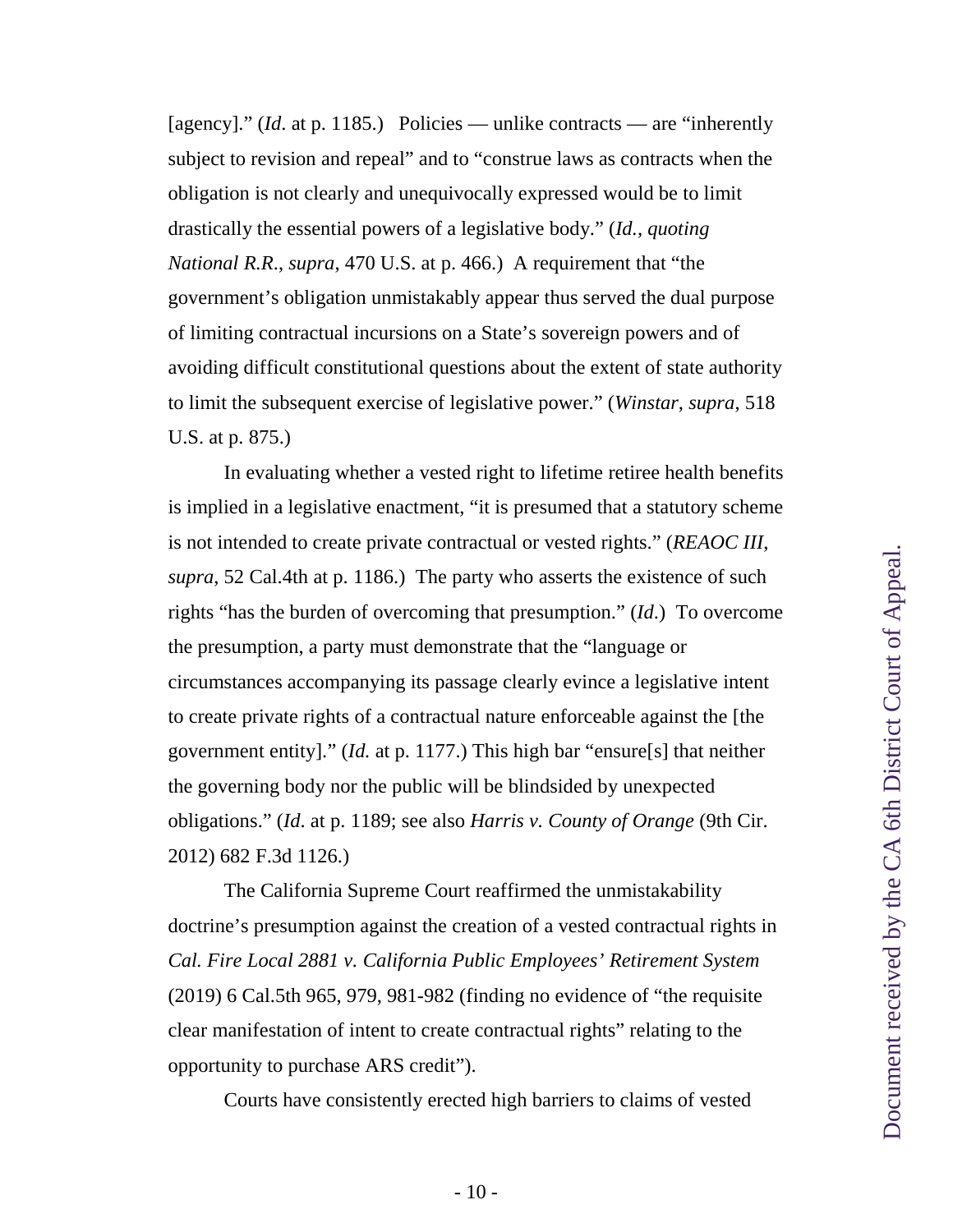<span id="page-20-0"></span>rights, especially where the claimed right is to be implied. Contracts that extinguish or limit the government's future exercise of regulatory authority are strongly disfavored. (*California Ass'n of Professional Scientists v. Schwarzenegger* (2006) 137 Cal.App.4th 371, 383-384 ["Sovereign power, even when unexercised, is an enduring presence that governs all contracts subject to the sovereign's jurisdiction, and will remain intact unless surrendered in unmistakable terms."].) Indeed, the *REAOC III* Court made clear that "as with any contractual obligation that would bind one party for a period extending far beyond the terms of a contract of employment, implied rights to a vested benefit should not be inferred without a "*clear basis in the contract or convincing extrinsic evidence*." (*Id*. at p. 1188 emphasis added; see *Claypool v. Wilson* (1992) 4 Cal.App.4th 646, 670 [recognizing in the context of a vested right, that the "[i]mplication of suspension of legislative control must be 'unmistakable"']; *Taylor v. Board of Education* (1939) 31 Cal.App.2d 734, 746 [legislative intent to create contractual obligations that will extinguish governmental powers must "clearly and unmistakably appear"].)

## <span id="page-20-2"></span><span id="page-20-1"></span>**2. Strict Adherence To The Presumption Against Vested Rights Is Essential To Preserve Legislative Power**

The strict adherence to the high evidentiary burden set out in the "unmistakability doctrine" is critical to protect the power of local governments to take the necessary steps to address and manage the everescalating costs associated with the provision of health care benefits to active and retired employees and their dependents. Limiting intervention in the legislative process protects the separation of powers as the imposition of implied irrevocable contractual commitments interferes with the plenary authority of public agencies to set compensation and manage their budgets. Implied vested contractual rights expose public agencies to expensive, unbudgeted, long-term liabilities. They also introduce uncertainty into the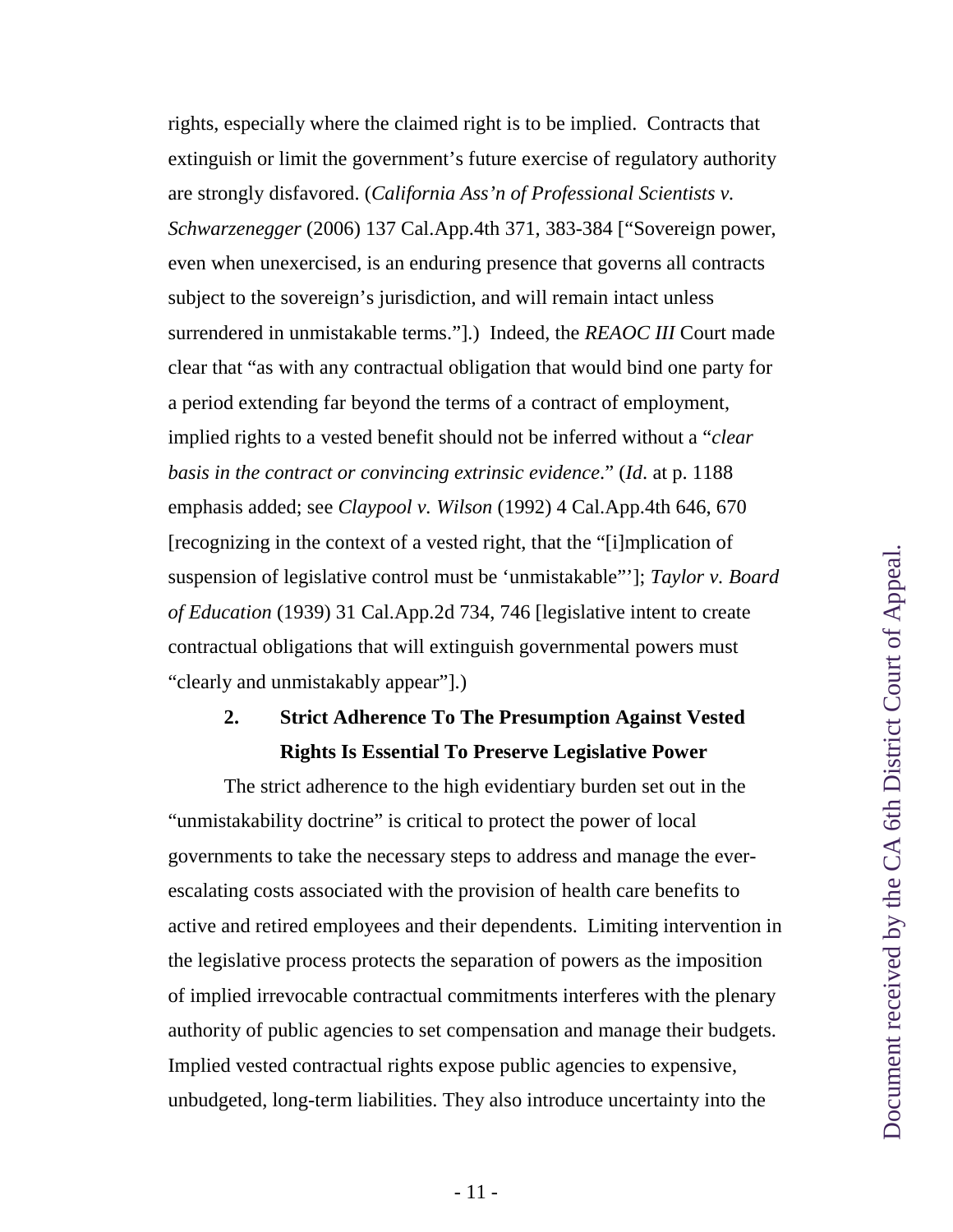budget process and impair the ability of the legislative body to manage the public fisc and ensure transparency of public finance.

Since the Supreme Court confirmed the unmistakability standard in *REAOC III*, local governments have successfully relied on its high bar to defend and protect the difficult decisions they have had to make to address the unsustainable cost and burden arising from prior decisions to provide fully-funded retiree health benefits. The effectiveness of the standard is evidenced by the fact that the published opinions of state and federal courts have uniformly applied its standard to preserve legislative authority. <sup>[11](#page-21-5)</sup> The trial court's decision here is an outlier.

<span id="page-21-5"></span><span id="page-21-4"></span><span id="page-21-3"></span><span id="page-21-2"></span><span id="page-21-1"></span><span id="page-21-0"></span><sup>11</sup> See *Retired Employees Assn. of Orange County, Inc. v. County of Orange* ("*REAOC V*") (9th Cir. 2014) 742 F.3d 1137, 1144 (No implied vested right to a pooling rate structure in place for 23 years.) ["Missing here is 'statutory language or circumstances accompanying its passage clearly… evinc[ing] a legislative intent to create [implied] private rights of a contractual nature enforceable against [the County]'".] (*Ibid*., abridgements by *REAOC V* court"); *Vallejo Police Officers Assn. v. City of Vallejo* (2017) 15 Cal.App.5th 601, 620 (no implied vested to right to retiree medical benefits at full Kaiser rate.)["In sum, the trial court did not err in ruling that VPOA did not meet its burden to show 'a clear basis' in the 2009 Agreement or 'convincing extrinsic evidence'… of a vested right to retiree medical benefits in the full amount of the Kaiser rate"] (*Ibid*., citation omitted); *Fry v. City of Los Angeles* (2016) 245 Cal.App.4th 539, 552 (Charter amendments and later ordinances "do not evince a 'legislative intent' to create a vested right to a Board-determined subsidy amount. Rather, they evince an intent to reserve to the City Council the final decision authority over the subsidy"); *Sacramento County Sacramento County Retired Employees Ass'n v. County of Sacramento* (E.D. Cal. 2013) 975 F.Supp.2d 1150, 1165-1166 (No disputed fact as to "whether the County created a contract to provide retiree health subsidy with an implied term that the subsidy was vested in perpetuity"; *Harris v. County of Orange* (9th Cir. 2012) 682 F.3d 1126 (retirees failed to plead facts to demonstrate the County promised to maintain benefits for retirees as they existed on the date of their retirement).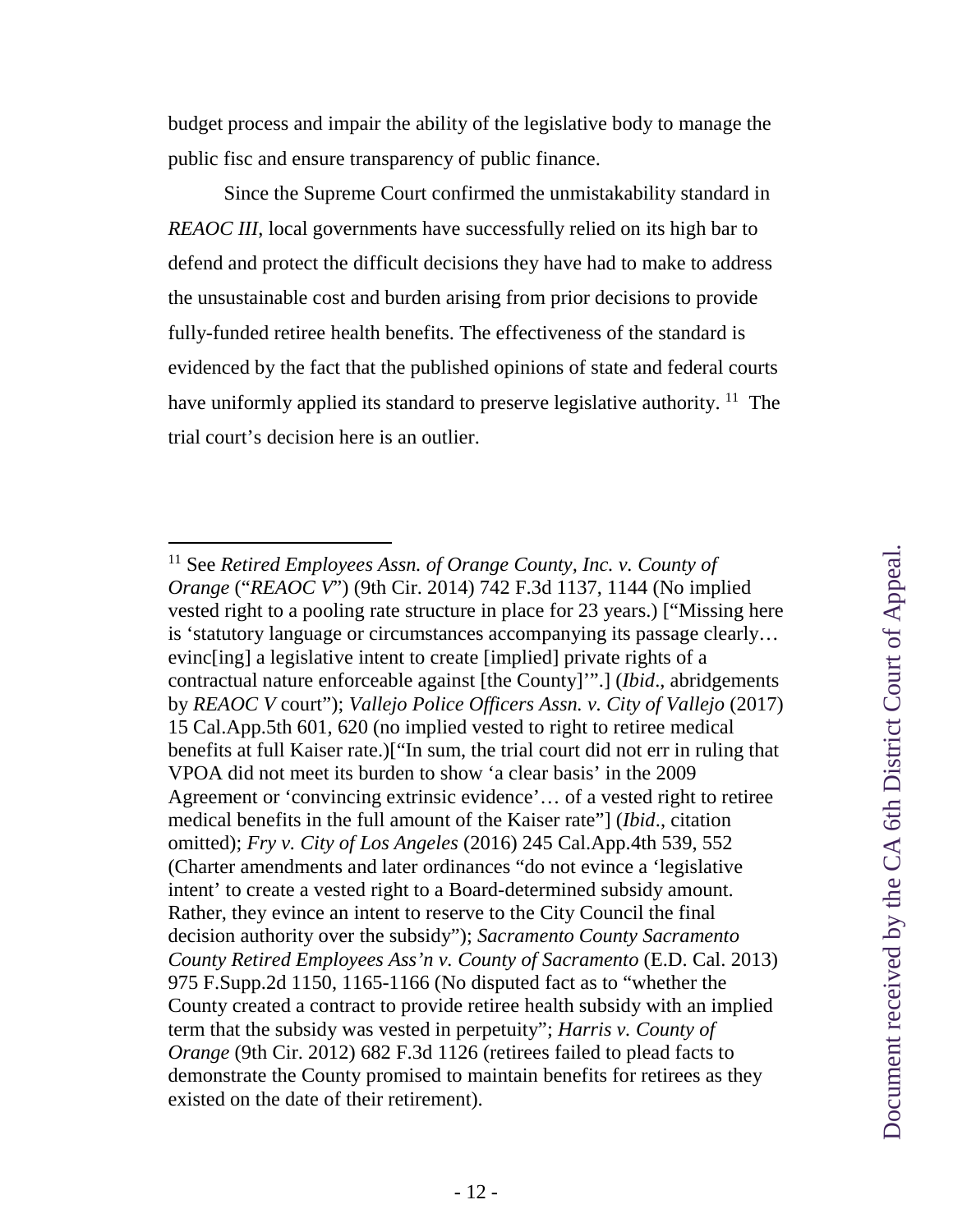# **B. The Trial Erred In Finding That Plaintiffs Met Their Burden of Making A "Clear Showing" Of An "Unmistakable" Intent to Confer An Implied Vested Right To A Retiree Health Benefit**

Respondents assert that the "legislative record alone did not provide substantive guidance as to the Board of Supervisors' intent to create a vested right in paid retiree health benefits. Because this does not exist, testimony from the former Board of Supervisors is imperative to ascertain the County's intent to create an implied contract." (Respondents' Brief, p. 21.) However, the testimony of the few, individual Board members that the trial court considered did not elucidate the legislative intent of the entire Board. The testimony did not (1) speak to information that was known to the Board, as a legislative body, at the time of enactment, (2) identify or discuss public records of their collective deliberations regarding the benefit, or (3) reference expressions of intent collectively adopted by the Board to express an unmistakable intent to create an un-modifiable vested retiree health benefit. Instead, the testimony focused on past practice, communications outside the legislative process, and the subjective understanding of select individual Board members, County staff, and retirees. In short, the extra-record evidence that Plaintiffs submitted and the trial court considered was irrelevant and inadmissible to ascertain legislative intent. (See *City of King City v. Community Bank of Central California* (2005) 131 Cal.App. 4th 913, 942–948.)

# <span id="page-22-0"></span>**1. Extra-Record Evidence Is Inadmissible To Establish Legislative Intent**

As noted above, when evaluating the issue of an implied vested right to a retiree benefit, the court may only imply such a benefit when "the language or *circumstances accompanying its passage* clearly evince a legislative intent to create private rights of a contractual nature enforceable against the [governmental body]" and when there is "*clear basis* in the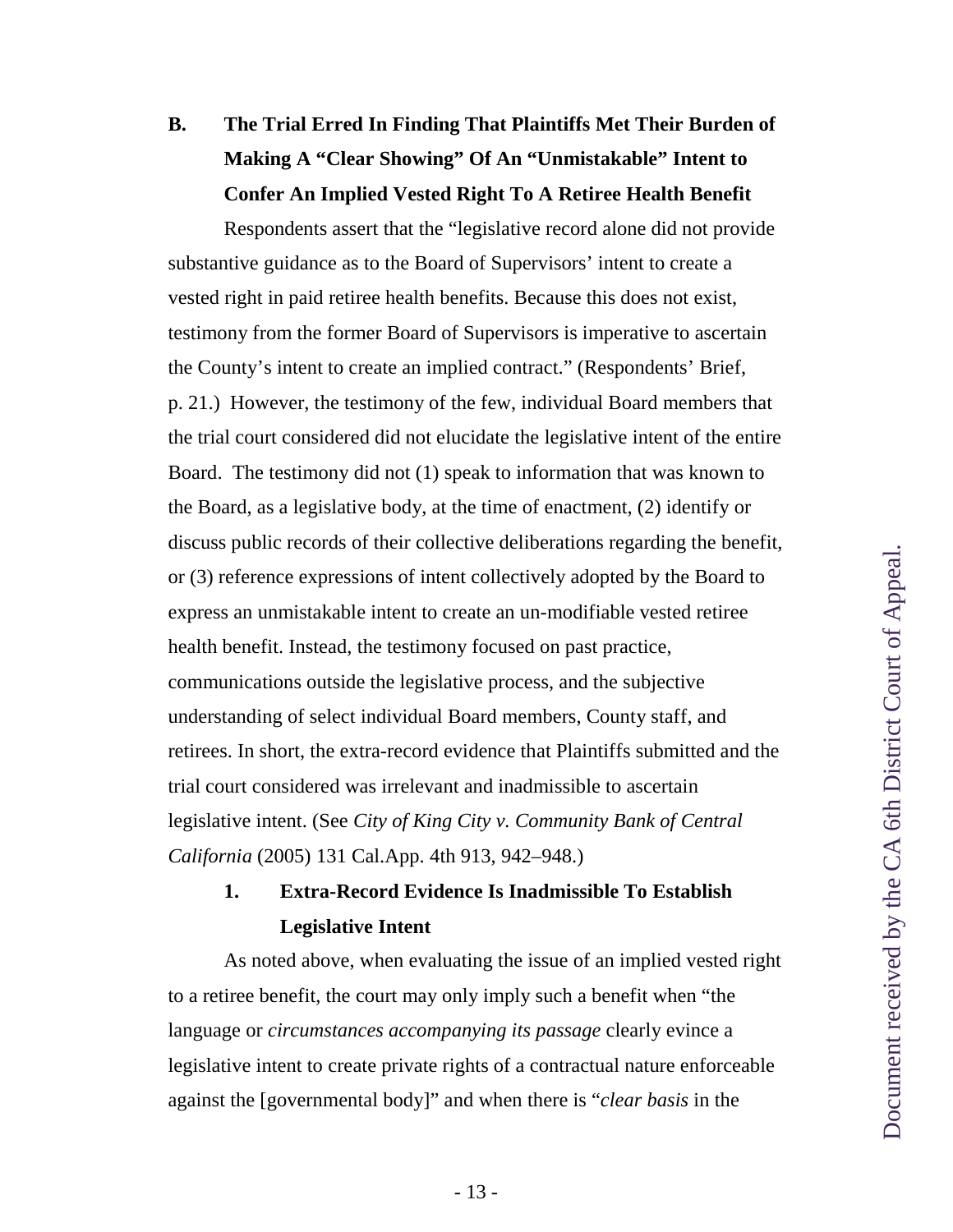<span id="page-23-2"></span><span id="page-23-0"></span>contract or *convincing extrinsic evidence*." (*REAOC, supra,* 52 Cal.4th at pp. 1177, 1191 (*emphasis added*.) The use of the term "circumstances accompanying its passage" demonstrates the *REAOC III* Court's intent to *include* extrinsic evidence that "flow[s] from a resolution or ordinance" and *exclude* evidence from outside the approval process — i.e., extra-record evidence. (*Retired Employees Assn. of Orange County v. County of Orange* (9th Cir. 2014) 742 F.3d 1137, 1141 ("*REAOC IV*"); *Cal Fire Local 2881 v. California Public Employees' Retirement System* (*CalPERS*) (2019) 6 Cal.5th 965, 979 ["the statute or ordinance establishing the benefit and the circumstances of the enactment clearly evince a legislative intent to create contractual rights"]; *Sonoma County Assn. of Retired Employees v. Sonoma County* (9th Cir. 2013) 708 F.3d 1109, 1117 ["resolutions and ordinances may create a contract if the text and the circumstances of their passage 'clearly evince' an intent to grant vested benefits"]; *Chisom v. Board of Retirement of Fresno County Employees' Retirement Assn.* (2013) 218 Cal.App.4th 400, 411-412  $\&$  n. 3. ["implied terms, if any, must be implied by the language or circumstances of an express resolution or ordinance."].)

# <span id="page-23-3"></span><span id="page-23-1"></span>**2. The Subjective Understanding Of Employees Is Inadmissible To Establish Legislative Intent**

<span id="page-23-4"></span>The trial court's reliance on the subjective understanding of Plaintiffs and other employees about the nature of the retiree health benefit was in error. Because the focus must be on legislative intent, evidence of how employees and retirees understood the benefit is irrelevant and inadmissible for purposes of establishing an implied vested right. Testimony regarding individual understandings that a retiree health benefit was vested, that a benefit was used as a recruiting tool, that employees remained in employment because of that benefit, or that staff discussed a benefit with employees are not clear and unmistakable evidence of the Board's intent. (See *Vallejo Police Officers Assn., supra,* 15 Cal.App.5th at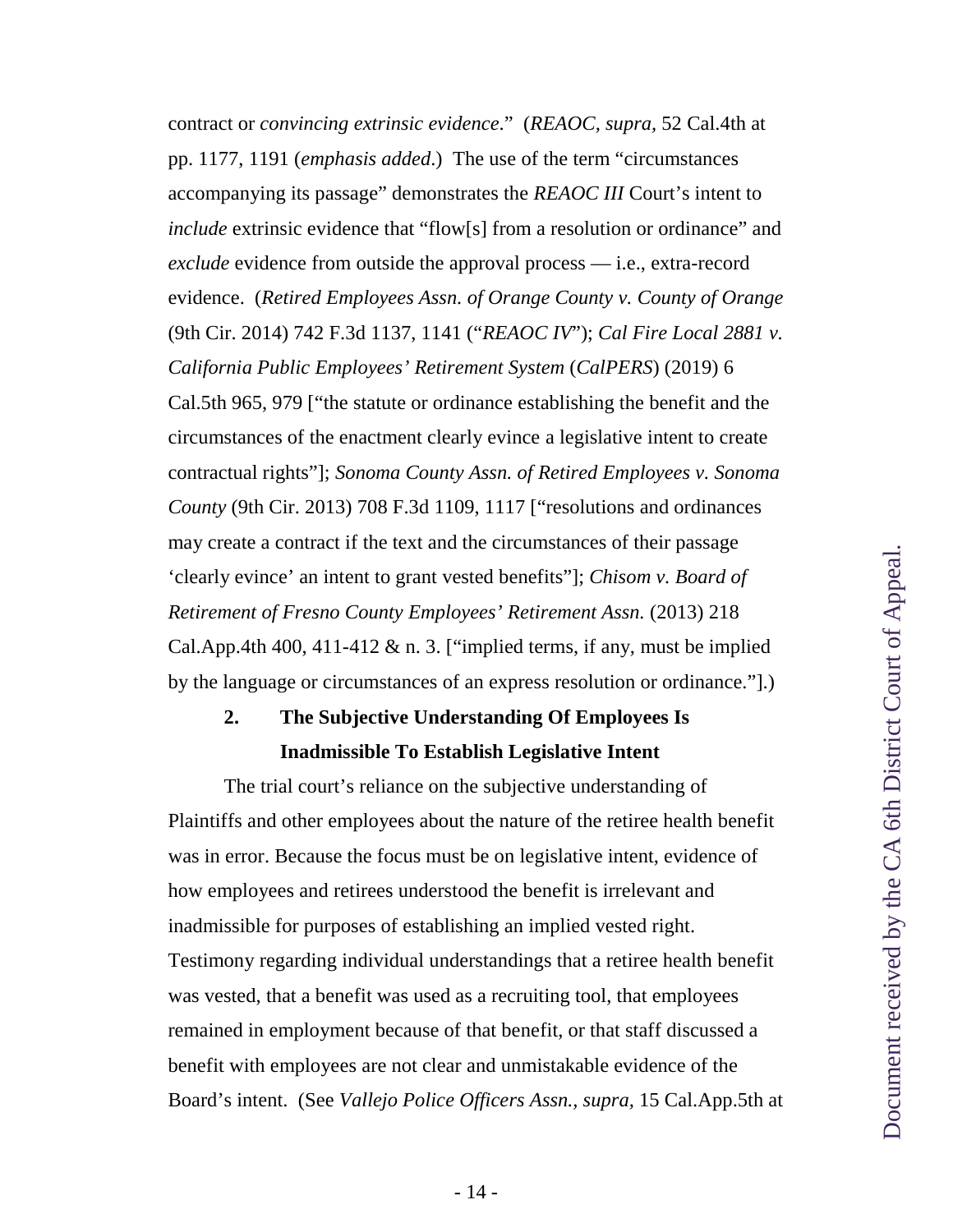<span id="page-24-5"></span><span id="page-24-3"></span><span id="page-24-2"></span><span id="page-24-1"></span>pp. 619-620; *City of San Diego v. Haas* (2012) 207 Cal.App.4th 472, 485; *Sonoma County Assn. of Retired Employees v. Sonoma County* (9th Cir. 2013) 708 F.3d 1109, 1113-1116; *Thorning v. Hollister School Dist*. (1992) 11 Cal.App.4th 1598, 1607–1609); *Sacramento County Retired Employees' Assn. v. County of Sacramento* (E.D. Cal. 2013) 975 F.Supp.2d 1150, 1165 [county employees' statements that retirement benefit subsidy would continue could not support finding a vested right where there was no evidence the employees "were authorized to speak for the County or otherwise bind it"].)

### <span id="page-24-0"></span>**3. Past Practice Is Inadmissible To Establish Legislative Intent**

Likewise, courts have routinely rejected evidence of long-standing policies or practices as sufficient to establish clear and convincing evidence of legislative intent to create an implied vested benefit. The decision to provide a benefit over a period of time does not equate to a promise to provide the benefit forever. (*REAOC IV, supra,* 742 F.3d at p. 1142 ["a practice or policy extended over a period of time does not translate into an implied contract right without clear legislative intent to create that right … ."]; *Vallejo Police Officers Assn., supra,* 15 Cal.App.5th at pp. 619-620 ["the fact that the City paid the full cost of retiree medical premiums over a period of years does not imply a right that such payments will continue, absent a showing of legislative intent."]; *Sappington v. Orange Unified School Dist.* (2004) 119 Cal.App.4th 949, 954–955 [school district's 20 plus year practice of providing free retiree healthcare did not create a vested right: "Generous benefits that exceed what is promised in a contract are just that: generous. They reflect a magnanimous spirit, not a contractual mandate."].)

<span id="page-24-4"></span>Employers should not be penalized for their agreements to provide more generous benefits when financial circumstances and other factors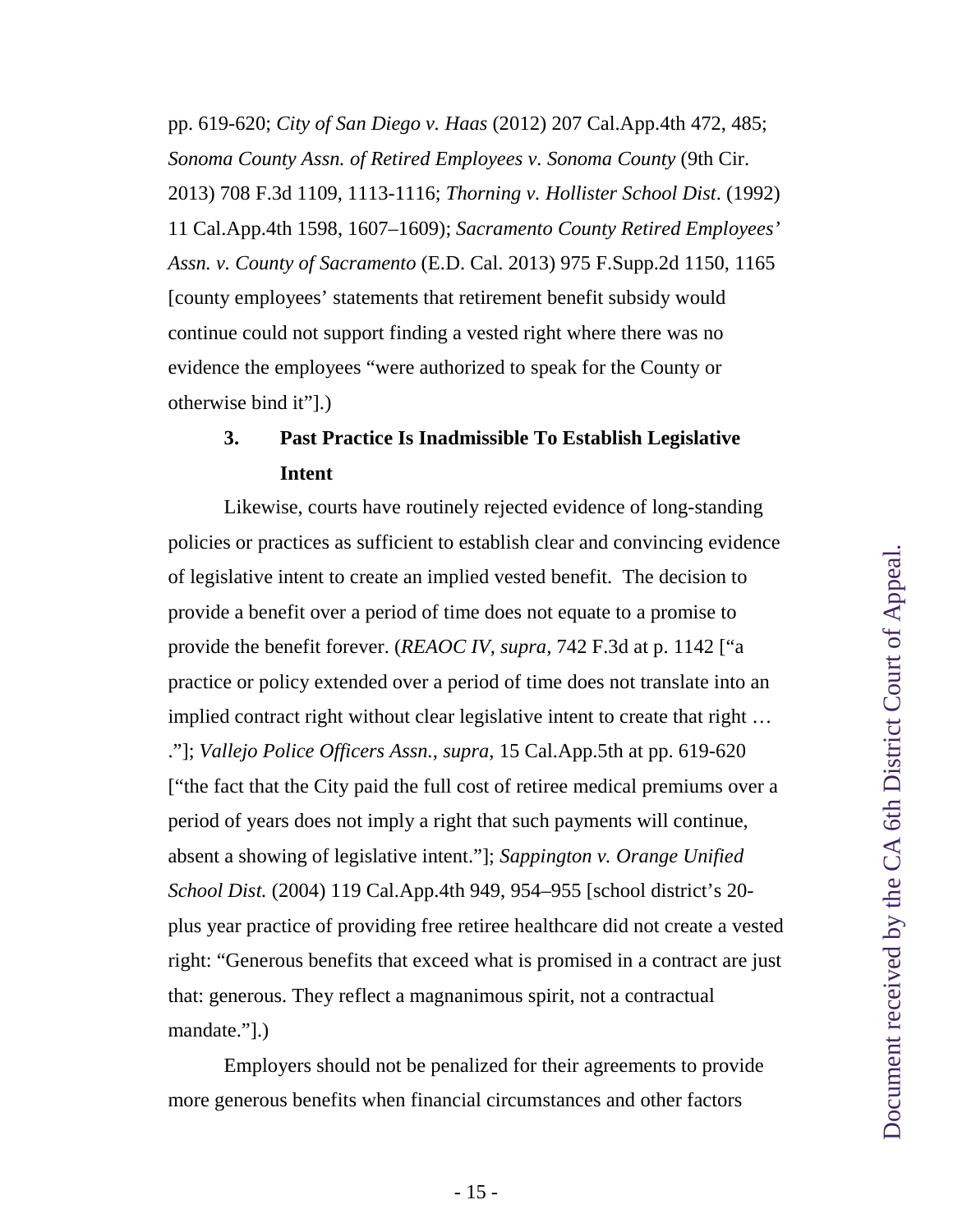support such decisions. The trial court's reliance on the County's past practice has negative consequences for all public agencies as it creates perverse incentives for government employees to assert implied contract claims. It also encourages a race to the bottom to prevent current generosity from becoming a permanent mandate.

## **4. The Subjective Understanding Of Individual Legislators Is Inadmissible As Evidence Of Legislative Intent**

<span id="page-25-2"></span><span id="page-25-0"></span>It is well-established that the subjective understandings of individuals, as well as communications outside the legislative process, are not admissible to evidence the legislative body's intent. It is axiomatic that statements of individual legislators are not indicative of legislative intent. (*City of Redondo Beach v. Padilla* (2020) 46 Cal.App.5th 902, 918, *citing People v. Farrell* (2002) 28 Cal.4th 381, 394 ["the expressions of individual legislators generally are an improper basis upon which to discern the intent of the entire Legislature"]; *Myers v. Philip Morris Companies, Inc.* (2002) 28 Cal.4th 828, 845 ["we have repeatedly declined to discern legislative intent from comments by a bill's author because they reflect only the views of a single legislator instead of those of the Legislature as a whole"].) Likewise, non-contemporaneous statements, made years after the fact, are not admissible evidence of legislative intent. (See *Maples v. Kern County Assessment Appeals Bd.* (2002) 103 Cal.App.4th 172, 195, fn. 9 [after-the-fact statements regarding the intent of agency rule were not credited where they conflicted with statements made at the time the rule was adopted].)

<span id="page-25-3"></span><span id="page-25-1"></span>This well-established limitation has been applied to exclude evidence of an individual legislator's understanding of a whether a retiree health benefit was vested. (*Vallejo Police Officers Assn., supra,* 15 Cal.App.5th at pp. 619-620 [Vested rights cannot be based on the subjective intent or expectations of legislators or understandings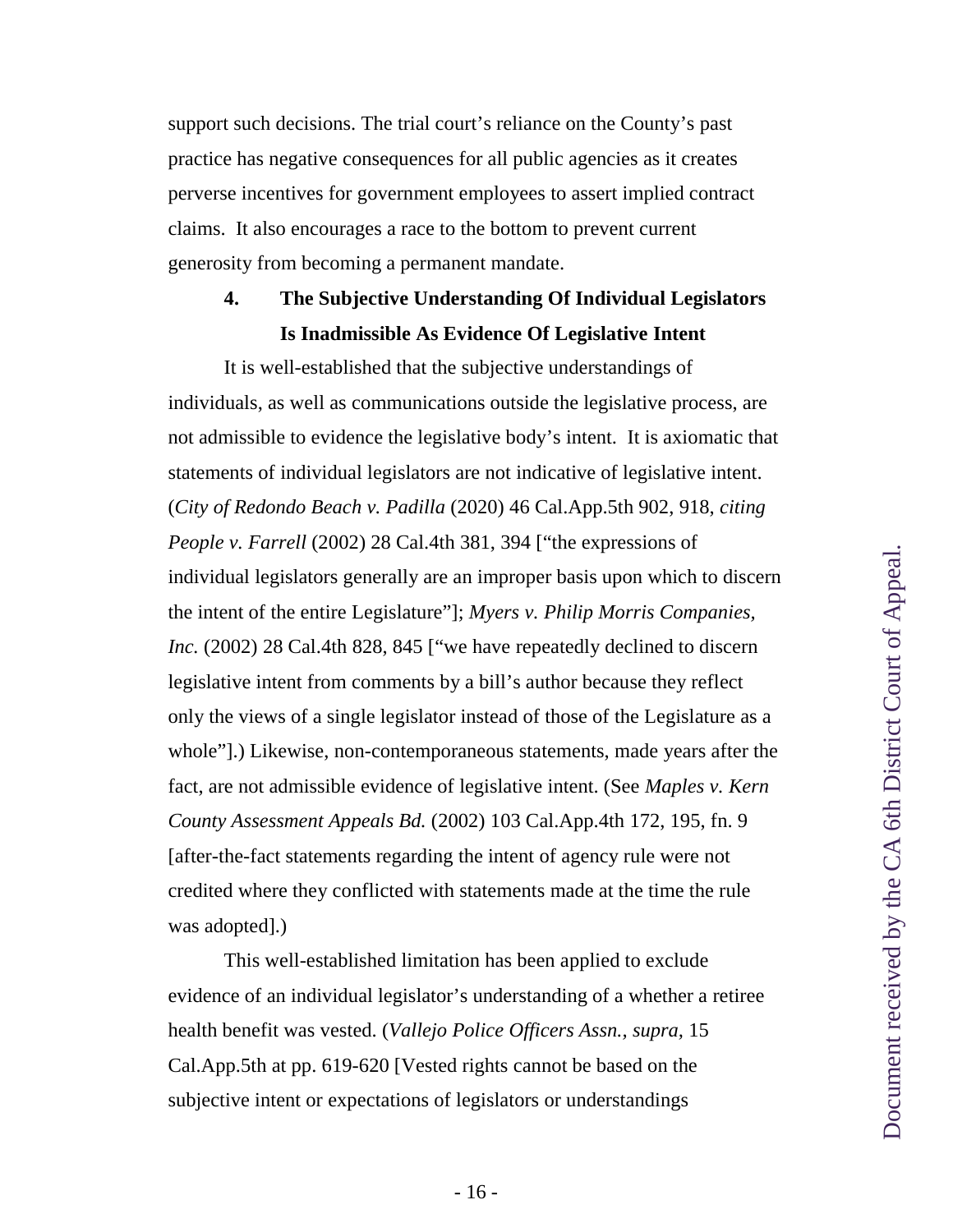communicated outside the approval process. The governing body's intent determines the right]; *Sonoma County Assn. of Retired Employees*, *supra*, 709 F.3d at pp. 1113-1116; *Aguilar v. Superior Court* (2009) 170 Cal.App.4th 313, 326, fn. 7.)

### <span id="page-26-3"></span><span id="page-26-1"></span><span id="page-26-0"></span>**5. The Admission Of Extra-Record Evidence Violates The Separation Of Powers**

The trial court's establishment of an implied right to retiree benefits without unmistakable evidence of legislative intent to create vested benefit also implicates the separation of powers as it seriously impairs the ability of public agencies to manage the public fisc. It is well-established that compensation decisions play an important part in the governing body's much larger role of adopting a budget which, "entails a complex balancing of public needs in many and varied areas with the finite financial resources available for distribution among those demands. It involves interdependent political, social and economic judgments which cannot be left in the hands of individual officers acting in isolation." (*County of Butte v. Superior Court* (1985) 176 Cal.App.3d 693, 699.) For this reason, employee compensation must be set through a formal legislative act. (See *Carmel Valley Fire Protection Dist. v. State* (2001) 25 Cal.4th 287, 302 [enacting a budget "is a legislative decision, involving interdependent political, social and economic judgments which cannot be left to individual officers acting in isolation … ."]; *County of Sonoma v. Superior Court* (2009) 173 Cal.App.4th 322, 344 [only a majority of a county's governing body may set employee compensation through formal legislative act and allowing compensation levels to be set by any other means "would be inconsistent with both longstanding rules of interpretation and established California case law, as well as deeply offensive to basic principles of representative democracy"].)

<span id="page-26-4"></span><span id="page-26-2"></span>Judicial inquiry into the thought process of individual legislators also violates the separation of powers between the judicial and legislative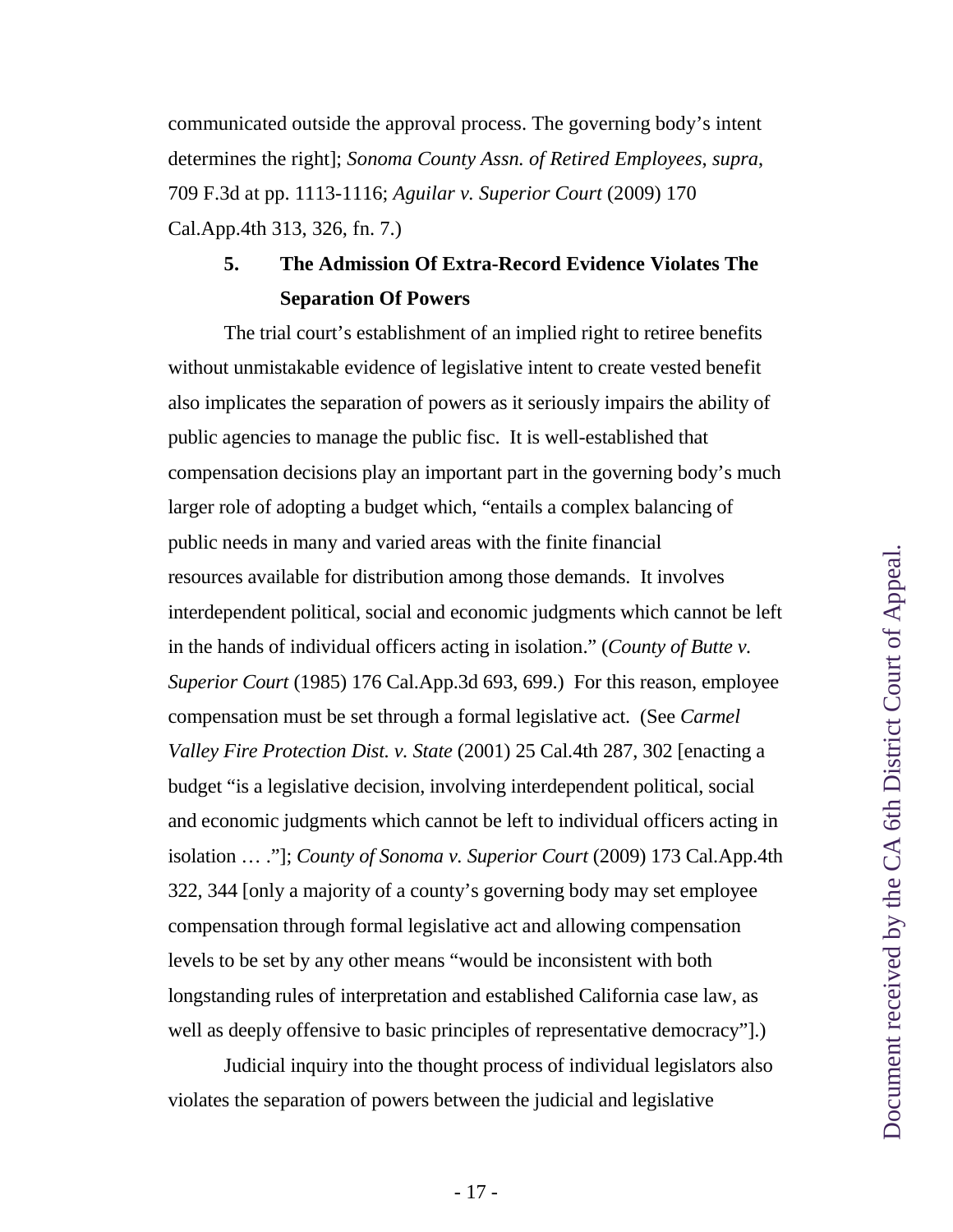<span id="page-27-1"></span>branches of government. (*Board of Supervisors v. Superior Court* (1995) 32 Cal.App.4th 1616.)

<span id="page-27-0"></span>The trial court's reliance on after-the-fact testimony of individual legislator's understandings and extra-record communications to support the imposition of a benefit that carries crushing, perpetual financial obligations undermines transparency in municipal finance and threatens public accountability. (*Retired Employees Ass'n of Orange County, Inc. v. County of Orange* (C.D. Cal. 2009) 632 F.Supp.2d 983, 984 *reversed on other grounds.*) The financial burden accompanying the establishment of an "unmodifiable" implied vested right to retiree health benefits falls upon taxpayers. Ultimately, the introduction of extra-record, after-the-fact evidence of a legislator's intent also seriously undermines transparency in governance and accountability. The identification of which elected officials are responsible for such liability is central to the system of accountability that is at the heart of our representative democracy.

#### **IV. CONCLUSION**

For all of the foregoing reasons, *amici curiae* League of California Cities and the California State Association of Counties respectfully request that this Court overrule the trial court because Plaintiffs failed to overcome the presumption that the retiree health benefits at issue were not vested forever by implication. The Court should remand with instructions to enter judgment for the County on all claims.

Dated: September 24, 2021 BURKE, WILLIAMS & SORENSEN, LLP

By:

Daphne M. Anneet Attorneys for Attorneys for *Amici Curiae* League of California Cities and California State Association of Counties

mneet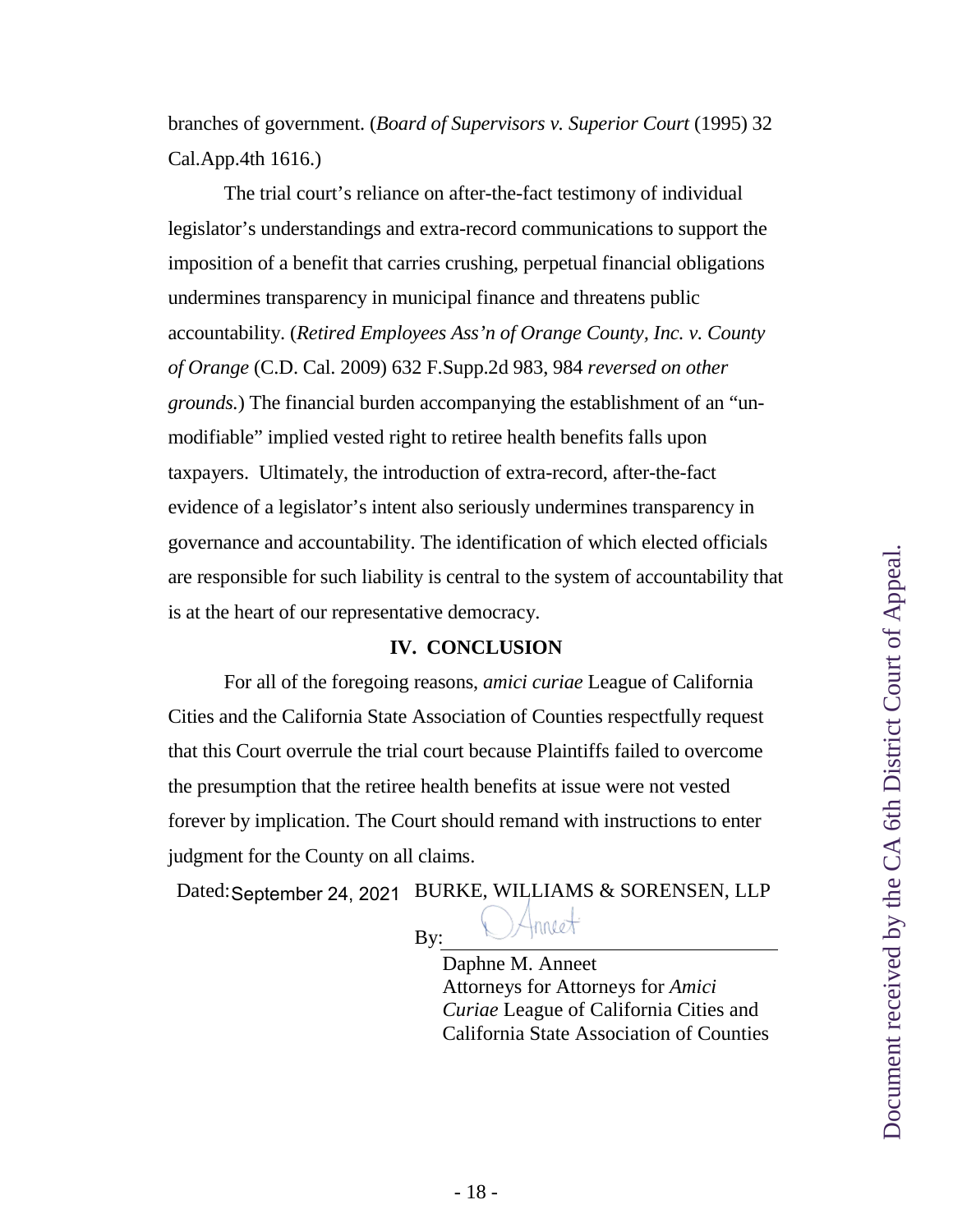## **CERTIFICATE OF COMPLIANCE WITH CALIFORNIA RULES OF COURT, RULE 8.204**

We hereby certify that, under rules  $8.520(b)(1)$  and  $8.204(c)(1)$  of the California Rules of Court, this *Amicus* Brief is produced using 13-point type and contains 5,205 words including footnotes, but excluding the application for leave to file, tables and this Certificate, fewer than the 25,500 words permitted by the rules. In preparing this Certification, we relied upon the word count generated by Microsoft Word.

Dated: September 24, 2021 BURKE, WILLIAMS & SORENSEN, LLP

By:

Daphne M. Anneet Attorneys for Attorneys for *Amici Curiae* League of California Cities and California State Association of Counties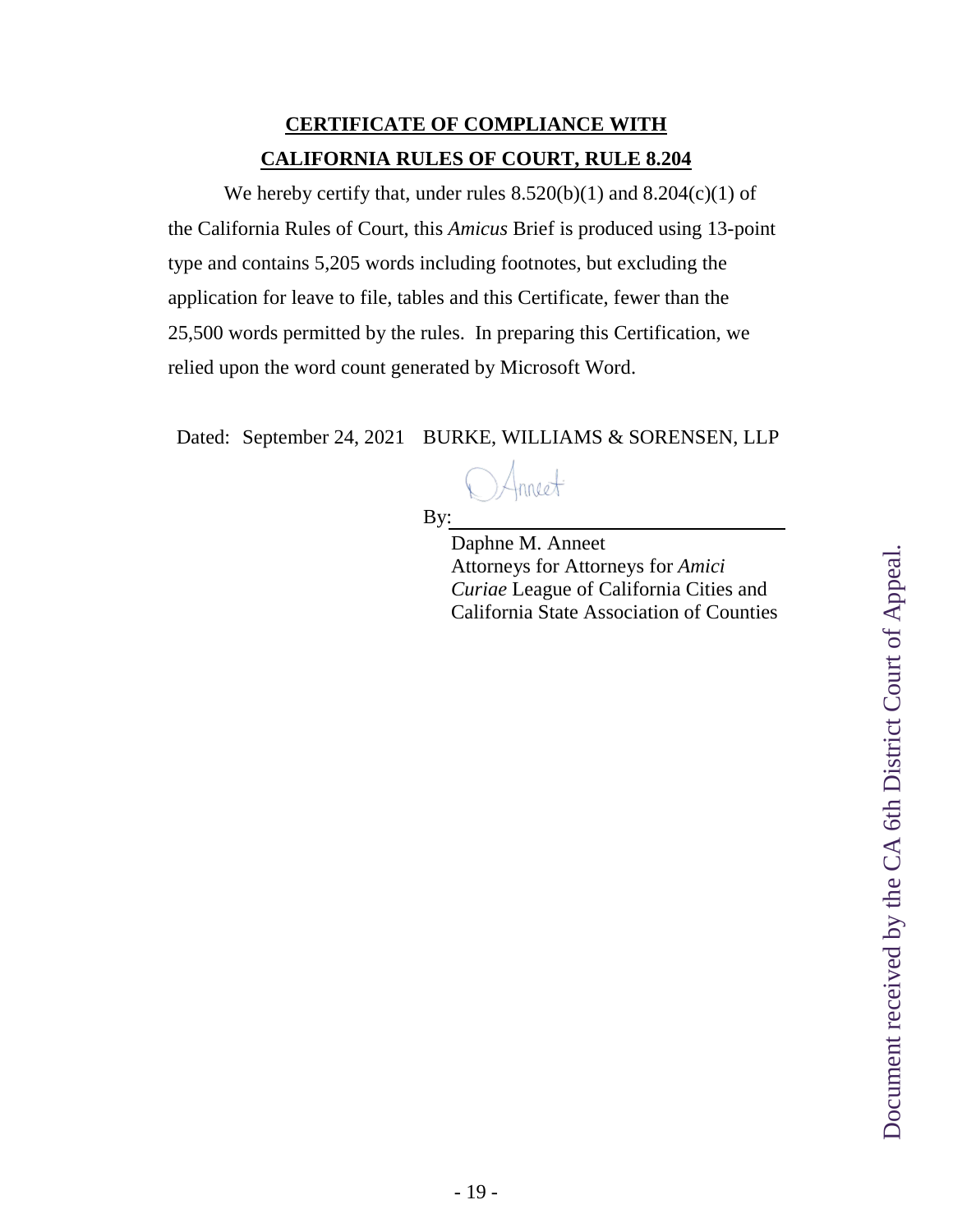#### **PROOF OF SERVICE**

#### **(1031A, 2015.5, C.C.P.)**

# **NORMANDY ROSE AND MARGARET RIOPEL v. COUNTY OF**

#### **SAN BENITO**

#### **SAN BENITO COUNTY S.C. CASE NO. CU-17-000151**

#### **SIXTH DISTRICT COA CASE NO. H048681**

I, Kathleen van Daalen Wetters, declare:

I am employed in the County of Ventura, State of California. I am over the age of eighteen years and not a party to the within entitled actin; my business address 2310 E. Ponderosa Drive, Suite 25, Camarillo, California 93010.

I served the document described as **APPLICATION OF AMICI CURIAE LEAGUE OF CALIFORNIA CITIES AND CALIFORNIA STATE ASSOCIATION OF COUNTIES FOR LEAVE TO FILE AMICUS BRIEF; BRIEF OF AMICUS CURIAE IN SUPPORT OF RESPONDENT SAN BENITO COUNTY** on the interested parties in this action as stated on the attached service as follows:

(1): September 24, 2021, I served a copy of the document on the trial judge by mail by placing a true copy thereof enclosed in sealed envelope address as follows:

Honorable Robert A. O'Farrell San Benito County Superior Court 450 Fourth Street Hollister, CA 95023

(2) On September 24, 2021, I electronically served through TRUEFILING a copy of the document to counsel for Petitioners/Plaintiffs Normandy Rose and Margaret Riopel by email: clatten@wmprlaw.com; jmcbride@wmprlaw.com (Christopher E. Platten, John A. McBride)

(3) On September 24, 2021, I electronically served through TRUEFILING a copy of the document to counsel for Respondnet/Defendant City of San Benito by email: ahartinger@publiclawgroup.com; scikes@publiclawgroup.com (Arthur A. Hartinger and Steve Cikes)